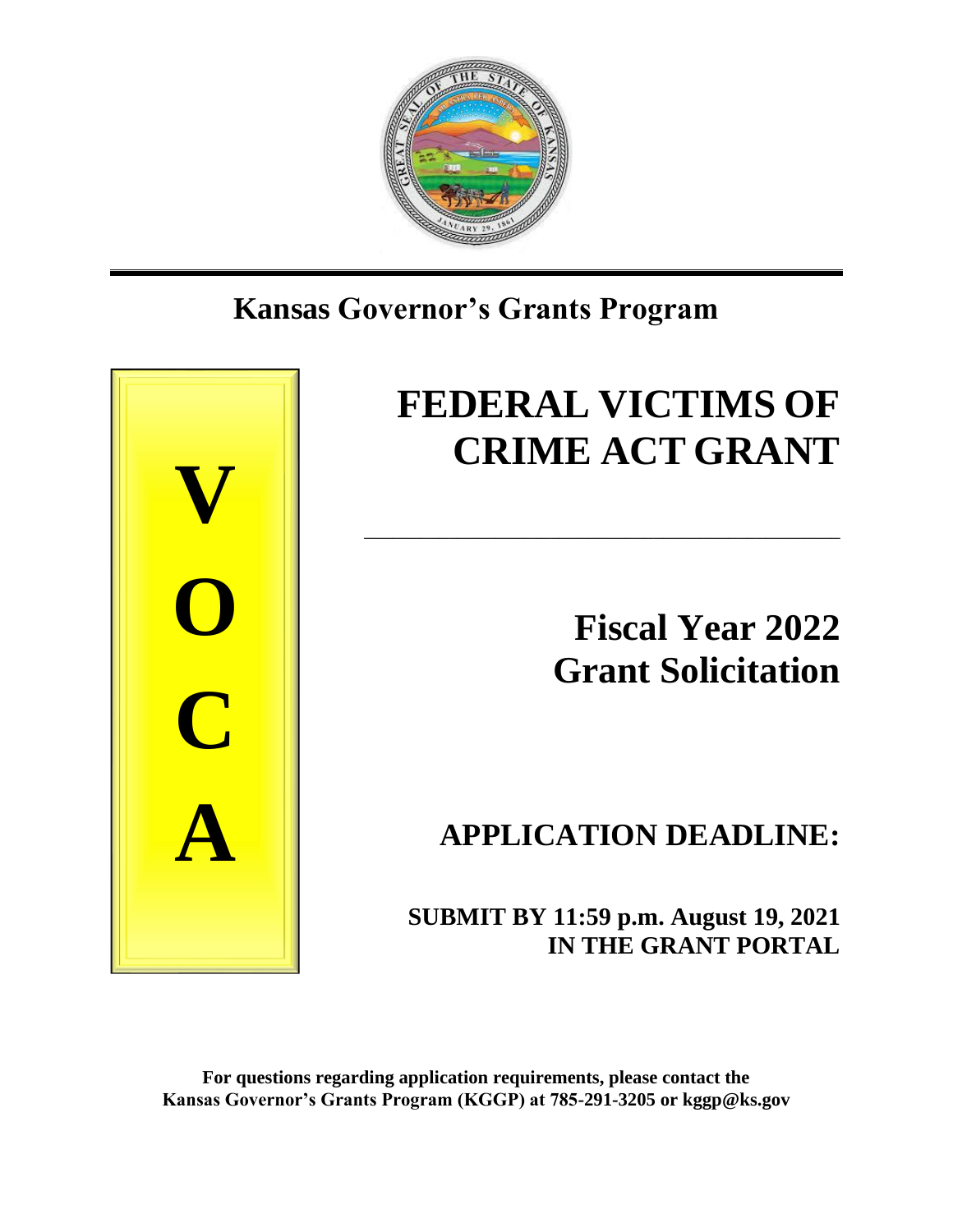# **Federal Victims of Crime Act Victim Assistance Grant Guidelines**

# **Overview**

The U.S. Department of Justice Office of Justice Programs Office of Victims of Crime (OVC) is the federal agency responsible for administration of the Victims of Crime Act of 1984 (VOCA).

The Kansas Governor's Grants Program (KGGP) is the state administering agency and establishes policies and procedures for the VOCA grant program, consistent with the requirements of the VOCA Program Guidelines.

The following information defines eligibility and accountability criteria and sets forth requirements for application and administration of grants awarded under the VOCA, Victim Assistance Grant Program, as established by 34 U.S.C. § 20103 *et seq* and requirements established in 28 C.F.R. Part 94 effective date August 6, 2016 (Final Rule). The Final Rule can be accessed at [https://www.govinfo.gov/content/pkg/FR-2016-07-08/pdf/2016-16085.pdf.](https://www.govinfo.gov/content/pkg/FR-2016-07-08/pdf/2016-16085.pdf) The primary purpose of VOCA victim assistance grant funds is to support services to crime victims. The VOCA grant program is funded from the Crime Victims Fund, generated by Federal criminal fines, penalties, and assessments.

# **Grant Application Deadline**

Grant applications must be submitted via the Grant Portal **by 11:59 p.m. August 19, 2021.**

# **Grant Project Period**

Grant projects funded by this VOCA grant program shall be for a period of 12 months from October 1, 2021, to September 30, 2022. Any funds not obligated by September 30, 2022, must be returned to the KGGP.

# **Definitions**

The following terms are defined in the VOCA, the Final Rule, or by OVC.

- Direct services are efforts that (1) respond to the emotional, psychological, or physical needs of crime victims; (2) assist victims to stabilize their lives after victimization; (3) assist victims to understand and participate in the criminal justice system; or (4) restore a measure of safety for the victim.
- Crime victim is a person who has suffered physical, sexual, financial, or emotional harm as a result of the commission of a crime.
- Victim of a federal crime is a victim of an offense in violation of a federal criminal statute or regulation, including, but not limited to, offenses occurring in an area where the federal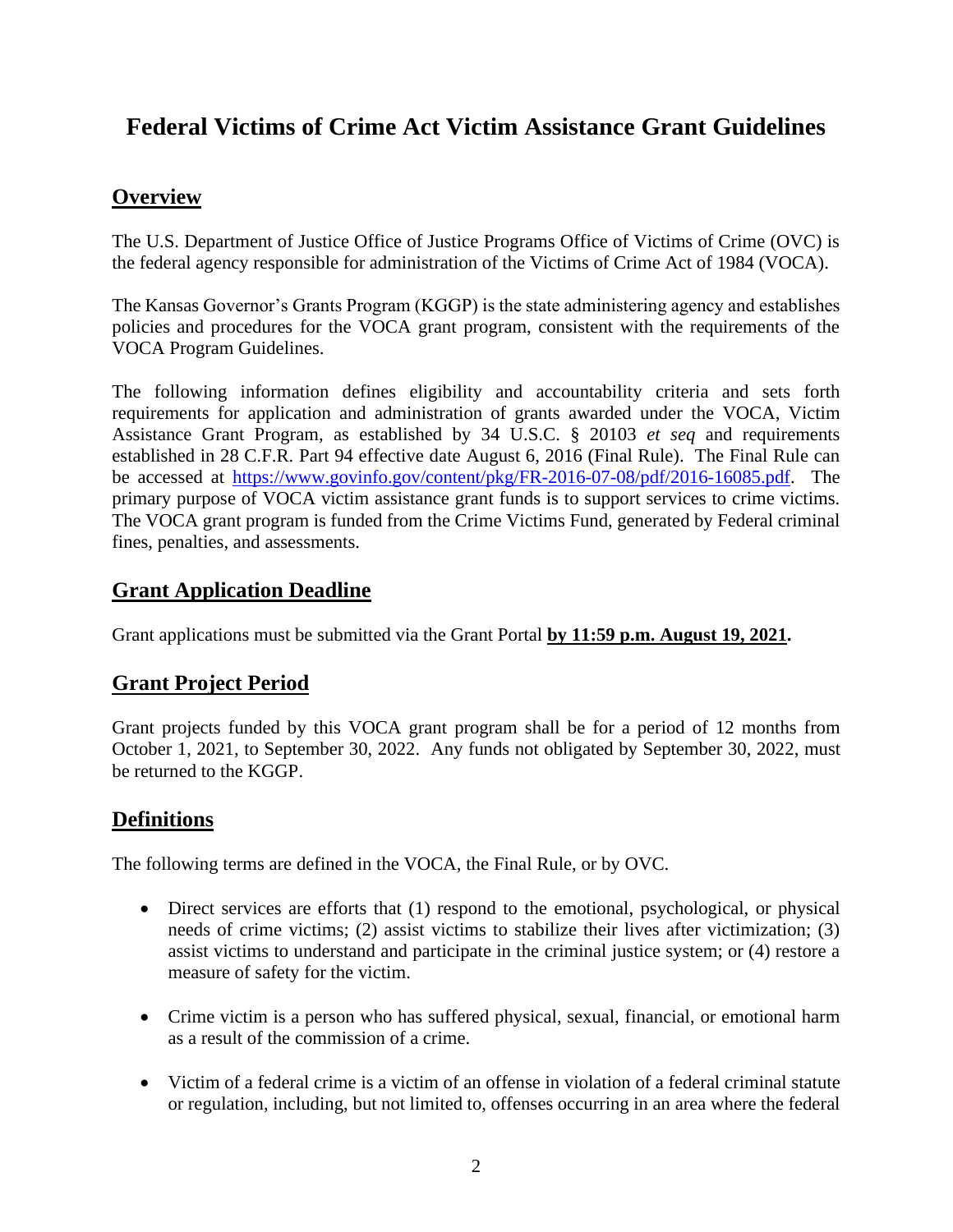government has jurisdiction, whether in the United States or abroad, such as Indian reservations, national parks, federal buildings, and military installations.

- Spousal abuse includes domestic and intimate partner violence.
- Victim of child abuse is a victim of crime, whereas such crime involved an act or omission considered to be child abuse under Kansas law. Victims of child abuse may include, but are not limited to, child victims of physical, sexual, or emotional abuse; child pornographyrelated offenses; neglect; commercial sexual exploitation; bullying; and/or exposure to violence.
- Elder abuse, also known as elder mistreatment, generally refers to any knowing, intentional, or negligent act that causes harm or creates a serious risk of harm to an older person by a family member, caregiver, or other person in a trust relationship. Elder abuse may include abuse that is physical, emotional/psychological (including threats), or sexual; neglect (including abandonment); and financial exploitation. For the Kansas definition of mistreatment of an elder person please see K.S.A. 2020 Supp. 21-5417.

Applicants are encouraged to identify gaps in available services by victims' demographic characteristics. In a given community, "underserved" crime victim populations may include but are not limited to a victim's status as an elder person, non-English speaking resident, person with a disability, or member of a racial or ethnic minority. A victim may also be considered "underserved" if the victim is a resident of a rural or remote area, or an inner city.

# **Distribution of Funds**

Priority is given to victims of adult sexual assault, domestic violence, and child physical and sexual abuse. Thus, a minimum of 10 percent of each federal fiscal year's grant will be allocated to each of these categories. An additional 10 percent of each federal fiscal year's grant will be allocated to victims of violent crime (other than the "priority" category as stated above) who were "previously underserved" (40 percent total). These underserved crime victims of either adult or juvenile offenders may include, but are not limited to, victims of federal crimes; survivors of homicide victims; or victims of assault, robbery, gang violence, hate and bias crimes, intoxicated drivers, bank robbery, economic exploitation, fraud, or elder abuse.

Organizations are strongly encouraged to engage community partners in identifying gaps, developing collaborative partnerships, and creating innovative ways to reach underserved populations of crime victims. Where multiple applications are received from the same community, applicants should demonstrate communication and planning to ensure proposed projects would complement one another and do not duplicate services, unless necessary to meet the needs of crime victims in the community.

The KGGP may award VOCA funds to organizations physically located in an adjacent state, when there is an efficient and cost-effective mechanism available for providing services to victims who reside in Kansas. When grant awards are made to organizations in an adjacent state, the amount of the grant award must be proportional to the number of Kansans to be served by the organization.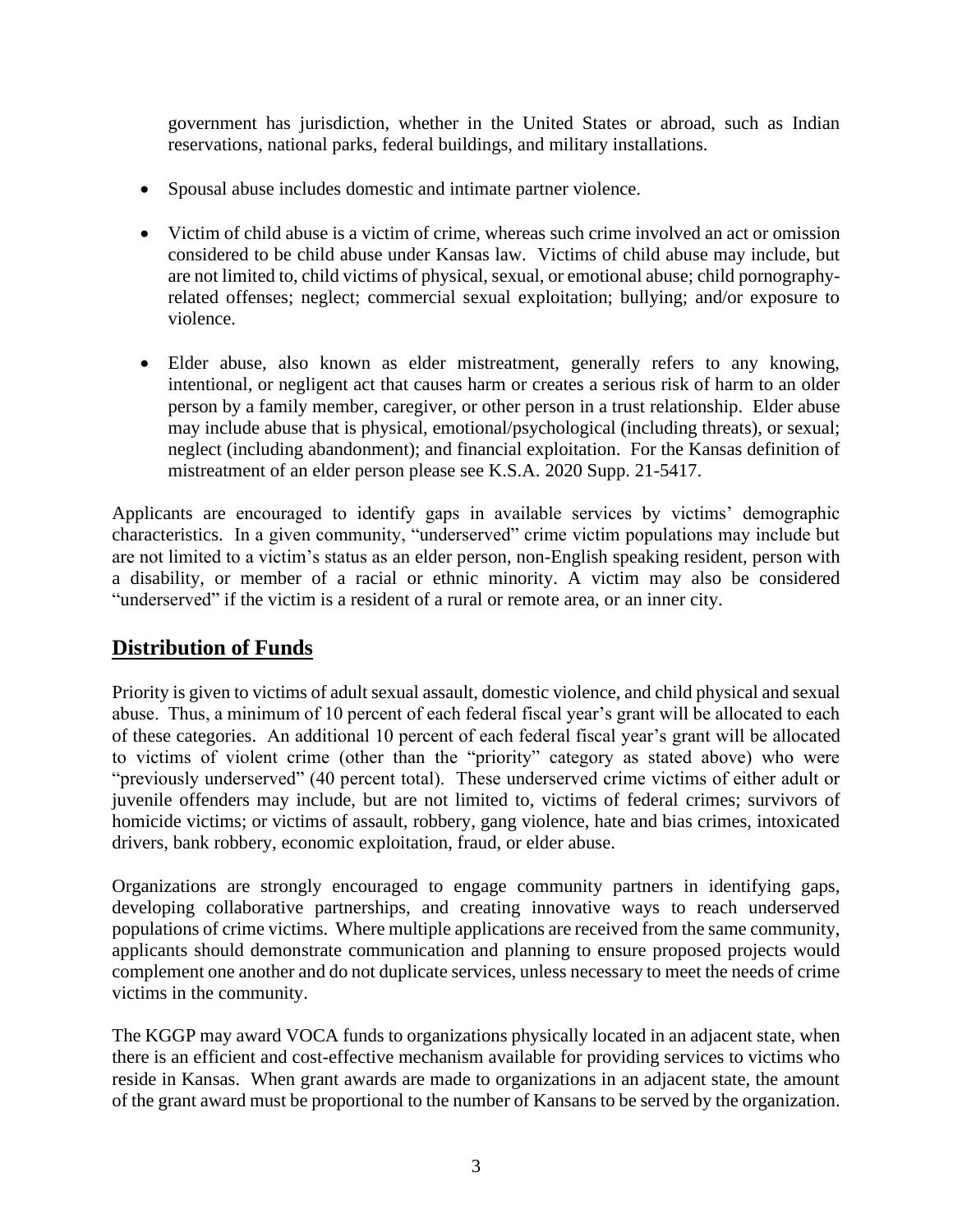It would be the responsibility of the applicant to track, both programmatically and fiscally, the Kansas-specific victims served, and services provided.

# **Eligibility Criteria**

VOCA establishes eligibility criteria for all organizations receiving VOCA grant funds. VOCA funds are to be used by eligible public agencies, nonprofit, community, and faith-based organizations to provide direct services to crime victims. The KGGP has sole discretion for determining which organizations will receive funds and in what amounts, as long as the applicants meet the requirements of the federal VOCA Program Guidelines and those set by the KGGP.

- **A. Applicant Types.** Public agencies, American Indian tribe/organizations, nonprofit, community, and faith-based organizations, including underserved and culturally specific populations providing direct assistance to crime victims, or a combination of such organizations providing services to crime victims are eligible to apply.
- **B. Applicant Funding.** Applicants must demonstrate its organization has substantial financial support from non-VOCA sources. An organization has substantial financial support from sources other than the VOCA fund when at least 25 percent of its funding in the year of or the year preceding the award comes from such sources, which may include other federal funding programs. It is important for organizations to have a variety of funding sources in order to ensure financial stability.
- **C. Record of Effective Services.** Applicants must demonstrate a record of providing effective direct services and support from sources other than the Crime Victim's Fund. This includes having the support and approval of its direct services by the community, a history of providing direct services in a cost-effective manner, and financial support from other sources.
- **D. Volunteers.** The use of volunteers in the applicant organization is an eligibility requirement. Volunteers *must* be utilized by the applicant organization unless the KGGP determines there is a compelling reason to waive this requirement. (It is allowable but not a requirement for the organization's volunteers to be used within the VOCA funded program.) Agency staff and board members **cannot** be used as volunteer time for this purpose. A "compelling reason" may be a statutory or contractual provision concerning liability or confidentiality of counselor/victim information, which bars using volunteers for certain positions, or the inability to recruit and maintain volunteers after a sustained and aggressive effort. The applicant is responsible for providing in the grant application the documentation and reasons why volunteers cannot be used. This documentation should include, when applicable, a statutory cite that prohibits use of volunteers.
- **E. Promote Coordinated Community Efforts to Aid Crime Victims.** Coordination may include, but is not limited to, serving on state, federal, local, or American Indian task forces, commissions, working groups, coalitions, and/or multi-disciplinary teams. Coordination efforts also include developing written agreements contributing to better and more comprehensive services to crime victims.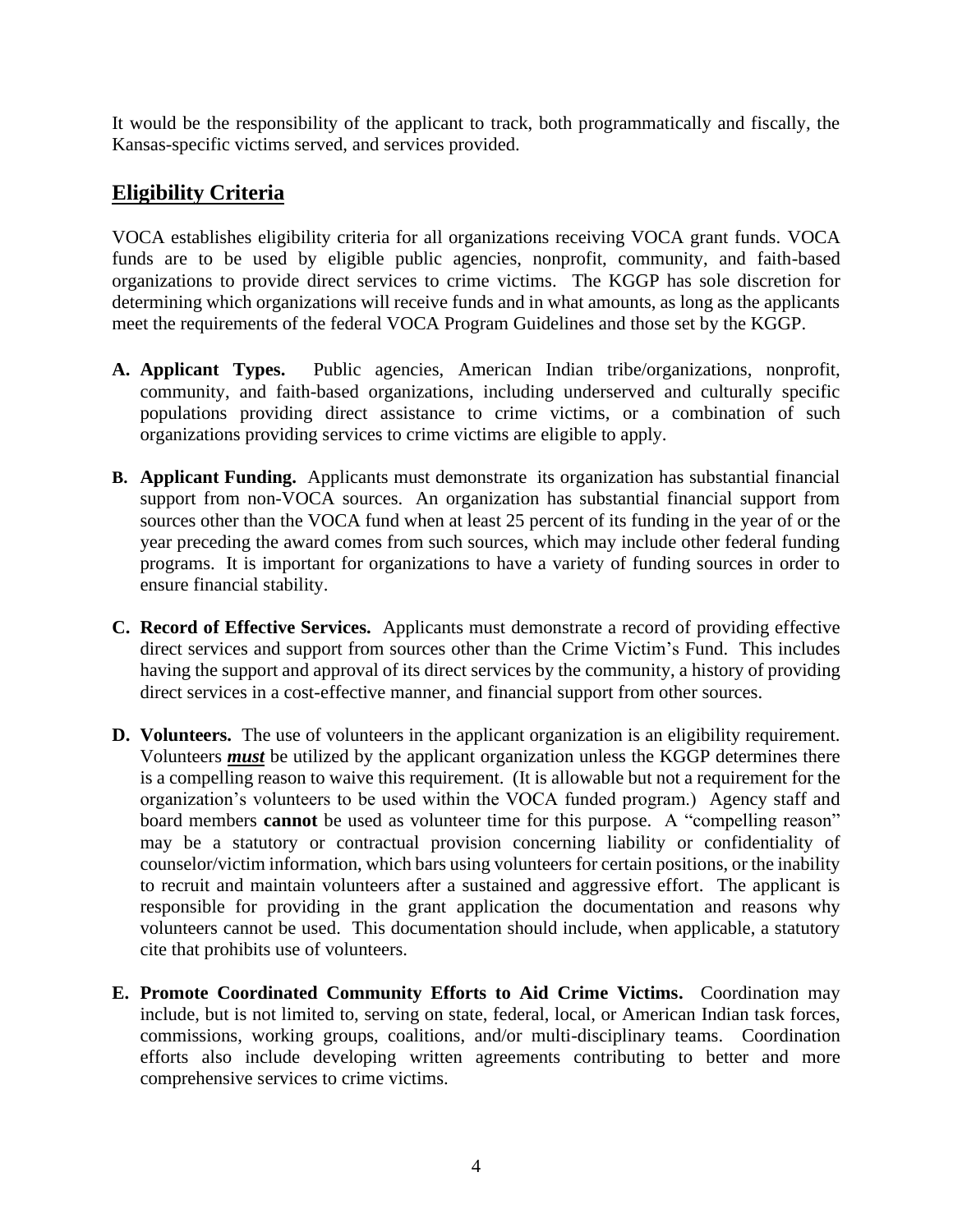- **F. Help Victims Apply for Compensation Benefits.** Such assistance may include identifying and notifying crime victims of the availability of compensation, assisting them with application forms and procedures, obtaining necessary documentation, checking on claim status, and/or providing a referral to a resource that will effectively provide these services.
- **G. Federal Rules Regulating Grants.** Comply with the applicable provisions of VOCA, the program guidelines, and the requirements of the U.S. Department of Justice [DOJ Grants](http://ojp.gov/financialguide/DOJ/index.htm)  [Financial Guide](http://ojp.gov/financialguide/DOJ/index.htm) effective edition, which includes maintaining appropriate programmatic and financial records that fully disclose the amount and disposition of VOCA funds. This includes: financial documentation for disbursements; daily time and activity records specifying time and type of service devoted to allowable VOCA victim services; client files; the portion of the grant project supplied by other sources of revenue; job descriptions; contracts for services; and other records which facilitate an effective audit.
- **H. Civil Rights Information.** Collect and maintain information on race, national origin, sex, age, and disability of victims receiving assistance, where such information is voluntarily furnished by the victim.
- **I. State Criteria.** Comply with any additional eligibility or service criteria as established by the KGGP including, but not limited to, submitting financial, statistical, and programmatic information on the use and impact of VOCA funds.
- **J. Services to Victims of Federal Crimes.** Applicants must provide services to victims of federal crimes on the same basis as victims of state and local crimes.
- **K. No Charge to Victims.** Services must be provided to crime victims, at no charge, through the VOCA-funded grant project. Any deviation from the provision requires prior approval by the KGGP. The purpose of the VOCA grant program is to provide services to all crime victims regardless of their ability to pay for services rendered or availability of insurance or other thirdparty payment resources. It was never the intent of VOCA to exacerbate the impact of the crime by asking the victim to pay for services.
- **L. Program Income.** Program income may be considered in rare circumstances and is only allowed if approved by the KGGP. Applicants must have the capability to track grant project program income in accordance with federal financial accounting requirements. All VOCAfunded and match income, no matter how large or small, is restricted to the same uses as the VOCA grant project.
- **M. Confidentiality and Non-Disclosure of Confidential or Private Information.** Applicants receiving VOCA funds must reasonably protect the confidentiality and privacy of persons and shall not disclose, reveal, or release any personally identifying information or individual information collected in connection with VOCA-funded services requested. Nothing in this section prohibits compliance with legally mandated reporting of abuse or neglect.
- **N. Confidentiality of Statistical and Research Information.** Except as otherwise provided by federal law, no organization receiving monies under VOCA shall use or reveal any research or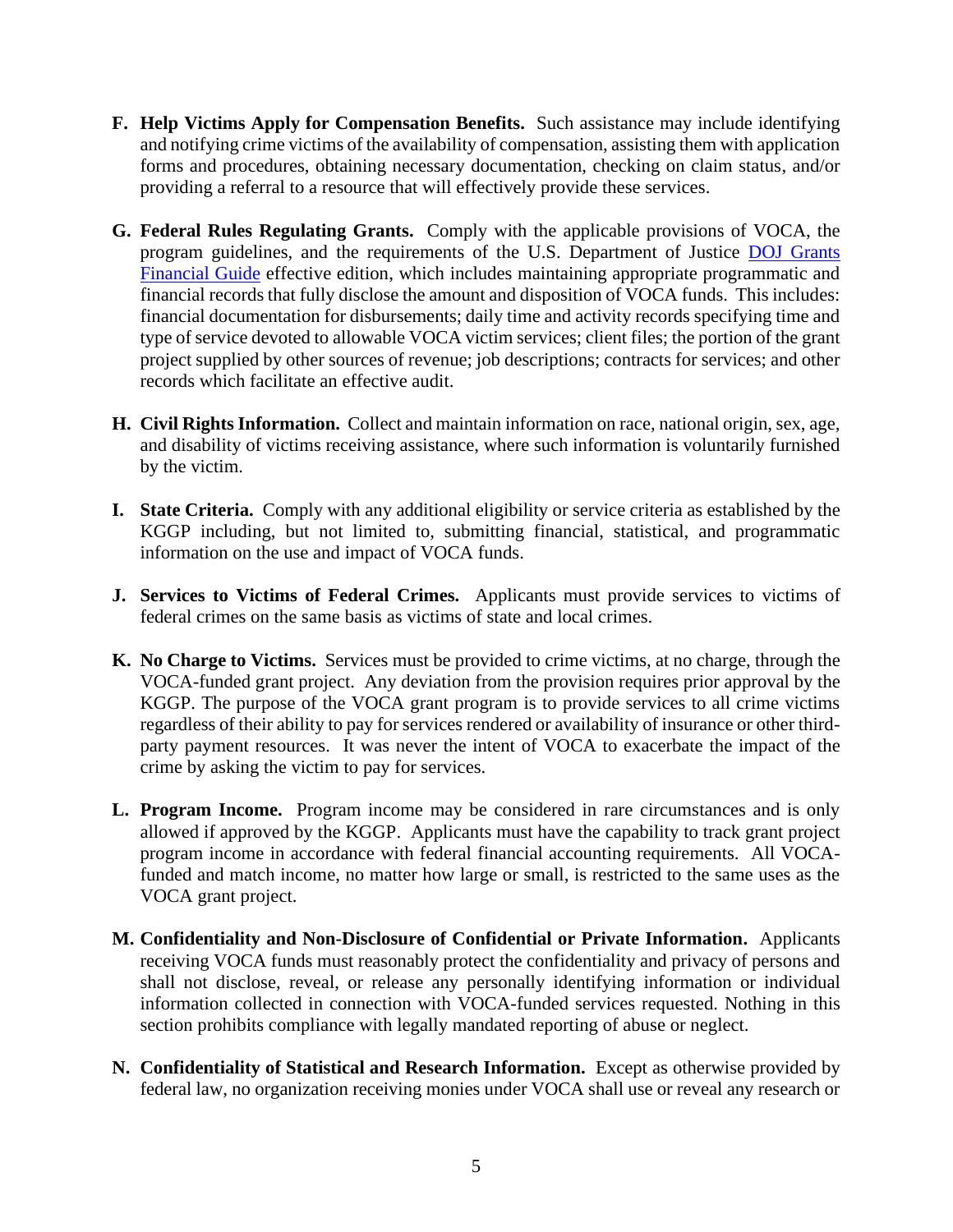statistical information furnished under this program by any person and identifiable to any specific private person for any purpose other than the purpose for which such information was obtained in accordance with VOCA. Research and statistical information identifiable to any specific private person and any copy of such information, shall be immune from legal process and shall not, without the consent of the person furnishing such information, be admitted as evidence or used for any purpose in any action, suit, or other judicial, legislative, or administrative proceeding (28 C.F.R. Part 22).

These provisions are intended, among other things, to ensure the confidentiality of information provided by crime victims to counselors working for victims' services programs receiving VOCA funds. Whatever the scope of application given this provision, it is clear there is nothing in VOCA or its legislative history to indicate Congress intended to override or repeal a state's existing law governing the disclosure of information that is supportive of VOCA's fundamental goal of helping crime victims. For example, this provision would not act to override or repeal, in effect, a state's existing law pertaining to the mandatory reporting of suspected child abuse. See Pennhurst School and Hospital v. Haldermann, et al., 451 U.S. 1 (1981). Furthermore, this confidentiality provision should not be interpreted to thwart the legitimate informational needs of public agencies. For example, this provision does not prohibit a domestic violence shelter from acknowledging, in response to an inquiry by a law enforcement agency conducting a missing person investigation, the person is safe in the shelter. Similarly, this provision does not prohibit access to a victim service grant project by a federal or state agency seeking to determine whether federal and state funds are being utilized in accordance with funding agreements.

# **Eligible Organizations**

VOCA specifies an organization must provide services to crime victims and be operated by a public agency, nonprofit, community, or faith-based organization, or a combination of such agencies or organizations, to be eligible to receive VOCA funding. Eligible organizations include, but are not limited to, sexual assault and rape crisis centers, domestic violence programs and shelters, child abuse programs, centers for missing children, mental health services, community and faith-based organizations, and other community-based victim coalitions and support organizations.

In addition, organizations are eligible to receive VOCA funds, if the funds are used to expand or enhance the delivery of crime victim services. These organizations include, but are not limited to, the following:

**A. Criminal Justice Agencies.** Agencies such as law enforcement organizations, prosecutors' offices, courts, corrections departments, and probation and paroling authorities are eligible to receive VOCA funds to help pay for victim services. For example, prosecutor-based victim services may include victim-witness programs, victim notification and victim impact statements, including statements of pecuniary damages for restitution. Corrections-based victim services may include victim notification, restitution advocacy, victim-offender mediation programs, and victim impact panels. Police-based victim services may include victim crisis units or victim advocates, victim registration and notification, and cellular phone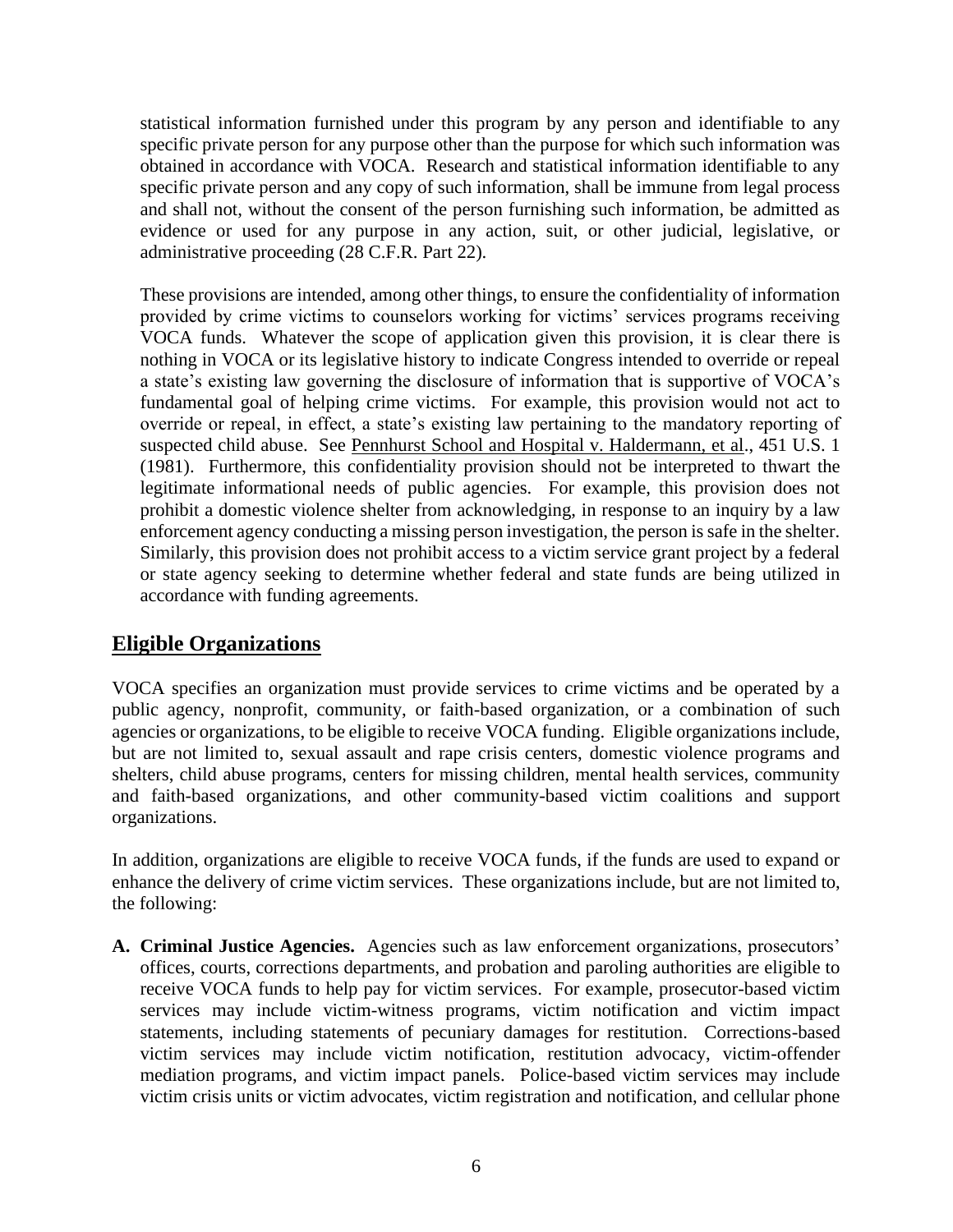and alarm services for domestic abuse victims. In general, VOCA funds may be used to provide crime victim services that exceed a law enforcement official's typical duties. Regular law enforcement duties such as crime scene intervention, questioning of victims and witnesses, investigation of the crime and follow-up activities may not be paid for with VOCA funds.

- **B. Faith-Based Organizations.** Such organizations receiving VOCA funds must ensure services are offered to all crime victims without regard to religious affiliation and the receipt of services is not contingent upon participation in a religious activity or event.
- **C. Hospitals and Emergency Medical Facilities.** KGGP encourages such organizations to offer crisis counseling, support groups, and/or other types of victim services. In addition, the KGGP may only award VOCA funds to a medical facility for the purpose of performing forensic examinations for sexual assault victims if (1) the examination meets the standards established by the state, local prosecutor's office, or statewide sexual assault coalition; and (2) appropriate crisis counseling and/or other types of victim services are offered to the victim in conjunction with the examination. **State law requires counties where the alleged offense occurs to be responsible for the cost of conducting a sexual assault examination for the purpose of gathering evidence (K.S.A. 2020 Supp. 65-448 and amendments thereto).**
- **D. Others.** State and local public agencies such as mental health service organizations, state/local public child and adult protective services, state grantees, legal services agencies, and public housing authorities that have components specifically trained to serve crime victims.

# **Ineligible Organizations**

Some public agencies, nonprofit, community, and faith-based organizations that offer services to crime victims are not eligible to receive VOCA Victim Assistance funding. These organizations include, but are not limited to, the following:

- **A. Federal Agencies.** This includes U.S. Attorneys Offices and Federal Bureau of Investigation Field Offices. Receipt of VOCA funds would constitute an augmentation of the federal budget with money intended for state agencies. However, private nonprofit organizations that operate on federal land may be eligible subgrantees of VOCA Victim Assistance funds.
- **B. In-Patient Treatment Facilities.** This includes facilities that provide treatment to individuals with drug, alcohol, and/or mental health-related conditions.

#### **Allowable Direct Services, Activities, and Costs**

The following is a list of allowable **direct service costs**:

**A. Immediate Health and Safety.** Services responding to the immediate emotional and physical needs (excluding medical care) of crime victims such as crisis intervention; accompaniment to hospitals for medical examinations; hotline counseling; safety planning; emergency food, clothing, transportation, and shelter; and other emergency services intended to restore the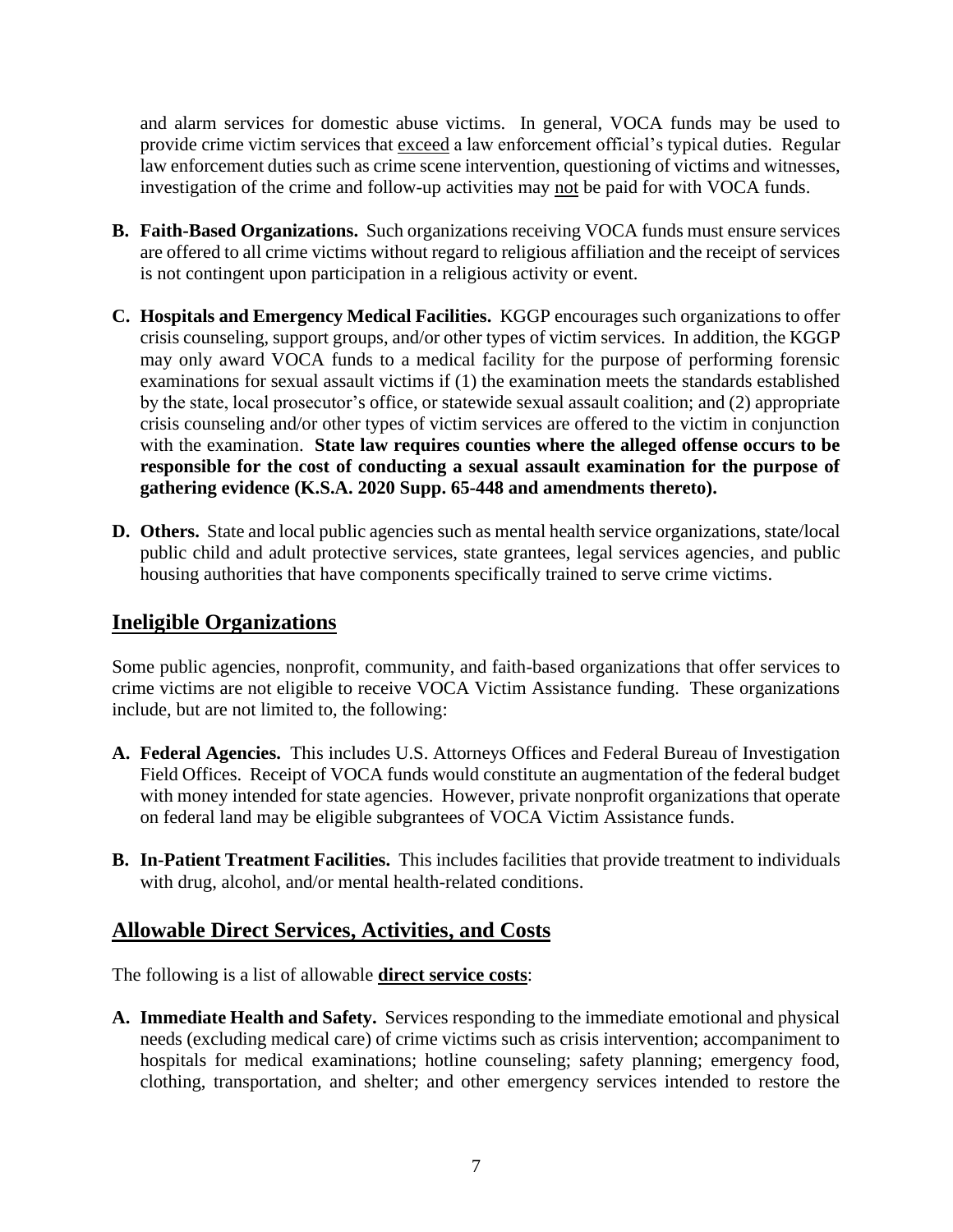victim's sense of security. This includes services that offer an immediate measure of safety to crime victims such as replacing broken windows and replacing or repairing locks.

Emergency shelter may also include short-term in-home care and supervision services for children and adults who remain in their own homes when the offender/caregiver is removed, as well as short-term nursing-home, adult foster care, or group-home placement for adults for who no other safe, short-term residence is available.

The term *immediate* for purposes of VOCA funding is intended to include those services that meet emergency victim needs for which other alternative sources of payment will not be available quickly enough to meet the victims' needs, typically within 48 hours. Agencies must ensure victim compensation or the victim's health insurance, Medicaid, or other health care funding source cannot be made available to meet the emergency needs.

Emergency legal assistance includes such activities as filing for restraining or protective orders and obtaining emergency custody orders and visitation rights.

- **B. Personal Advocacy and Emotional Support.** Services providing personal advocacy and emotional support, including working with a victim to assess the impact of the crime; identification of the victim's needs; case management; management of practical problems created by the victimization; identification of resources available to the victim; provision of information, referrals, advocacy, and follow-up contact for continued services as needed; and traditional, cultural, and/or alternative therapy/healing, such as art therapy and traumasensitive yoga.
- **C. Mental Health Assistance.** Mental health counseling and care services and activities assisting crime victims and/or victims' family members in understanding the dynamics of victimization and in stabilizing their lives after a crime. This includes out-patient therapy and counseling provided by a person who meets professional standards to provide these services in the jurisdiction in which the care is administered. Substance-abuse treatment is also allowable when the victim service provider can justify the treatment is directly related to the victimization.
- **D. Peer-Support.** Activities providing opportunities for victims to meet other victims, share experiences, and provide self-help, information, and emotional support.
- **E. Assistance with Participation in Criminal Justice and Other Public Proceedings.** In addition to the cost of emergency legal services noted above in section A. "Immediate Health and Safety," other costs associated with helping victims participate in the criminal justice system and other public proceedings arising from the crime also are allowable. These services may include advocacy on behalf of crime victims; accompaniment to offices and court; transportation, meals, and lodging to allow a victim who is not a witness to participate in a proceeding; interpretation services for a non-witness victim; child care or respite care to enable a victim to attend activities related to the proceeding; notification to victims regarding trial dates and other key proceeding dates, case disposition information, and parole consideration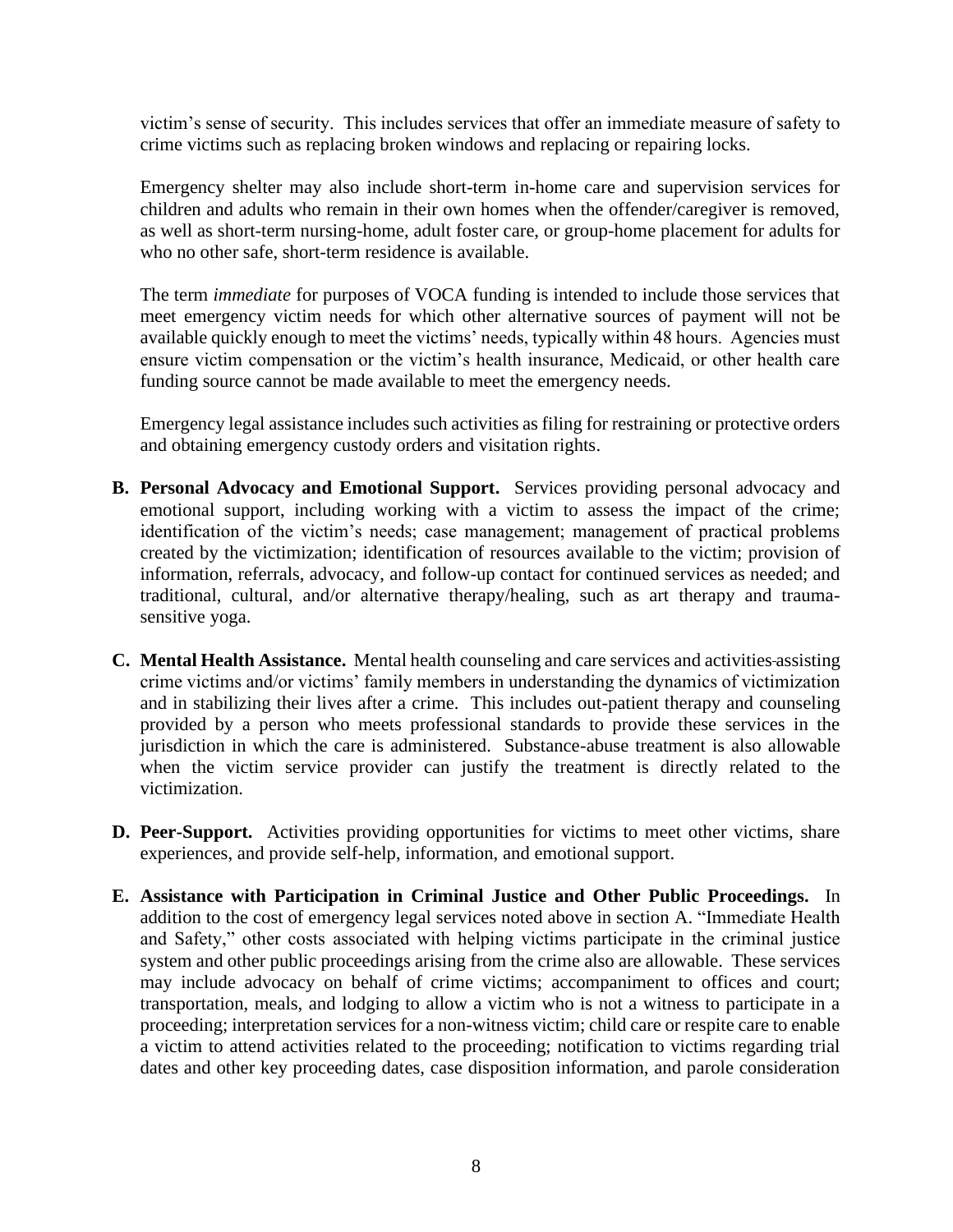procedures; assistance with victim impact statements; assistance with recovery of property retained for evidence; and assistance with restitution advocacy on behalf of the crime victim.

- **F. Legal Assistance.** Services which are reasonable and necessary as a direct result of the victimization. Allowable legal assistance services include those helping the crime victim assert their rights as a victim in a criminal proceeding directly related to the victimization, or otherwise protect their safety, privacy, or other interests as a victim in such a proceeding; motions to vacate or expunge a conviction, or similar actions, where the jurisdiction permits such a legal action based on a person being a crime victim; and those actions (other than tort actions) in the civil context, are reasonably necessary as a direct result of the victimization. Specifically, legal assistance might include, but is not necessarily limited to, proceedings for restraining or protective orders; family, custody, contract, housing, and dependence matters as they directly relate to the crime; immigration assistance for victims of human trafficking, sexual assault, and domestic violence; intervention with creditors, law enforcement, and other entities on behalf of victims of identity theft and financial fraud; intervention with administrative agencies, schools/colleges, tribal entities, and other circumstances where legal advice or intervention would assist in addressing the consequences of the victimization. Agencies whose primary purpose is to provide emergency legal assistance may apply for this type of service. The KGGP may not consider a grant award for contracting to provide emergency legal services unless good cause is shown why no other emergency legal assistance is available.
- **G. Forensic Medical Evidence Collection Examinations.** Victims of a sexually violent crime, forensic medical evidence collection exams are allowable costs only to the extent other funding sources (such as state compensation, private insurance, or public benefits) are unavailable or insufficient and such exams conform to state evidentiary collection requirements (also refer to section C. under Eligible Organizations in this solicitation). KGGP encourages forensic medical evidence collection examinations provided under this VOCA program to be conducted by a specially trained Sexual Assault Nurse Examiner and encourages the service provider to provide appropriate referrals to local crisis center services, counseling services, and other types of victim services.
- **H. Forensic Interviews.** Victim-centered forensic interviews are an allowable activity to the extent the results of the interview will be used not only for law enforcement and prosecution purposes, but also for identification of needs such as social services, personal advocacy, case management, substance abuse treatment, and mental health services; interviews are conducted in the context of a multi-disciplinary investigation and diagnostic team, or in a specialized setting such as a child advocacy center; and the interviewer is properly trained to conduct forensic interviews appropriate to the developmental age and disabilities of children, or the developmental, cognitive, and physical or communication disabilities presented by adults.
- **I. Transportation.** Transportation of victims specifically to receive services and to participate in criminal justice proceedings is allowable.
- **J. Public Awareness and Presentations.** VOCA funds may be used to support awareness and education presentations made in schools, community centers, or other public forums and are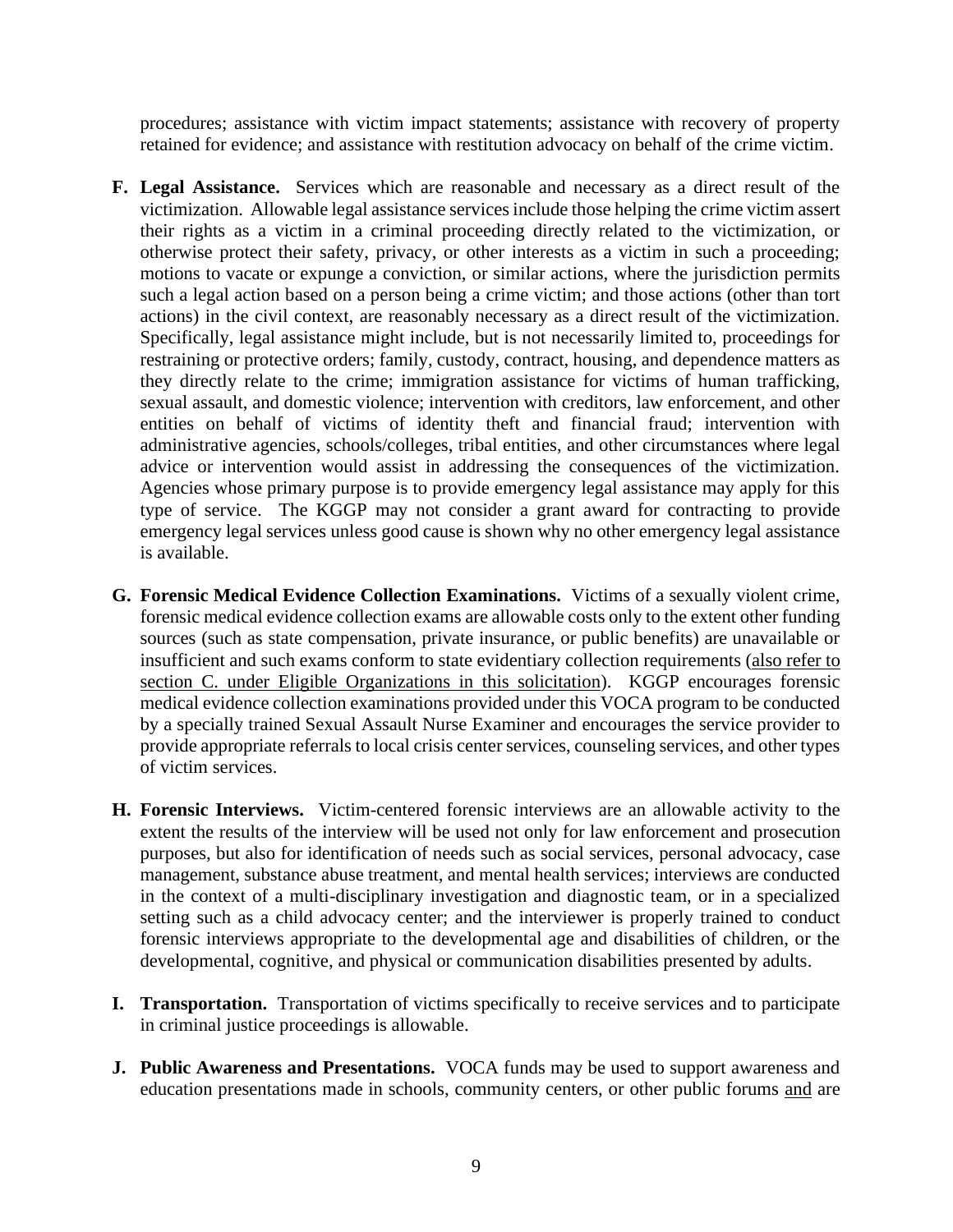designed to identify crime victims and provide or refer them to needed services. Specifically, activities and costs related to such programs including presentation materials, brochures, and newspaper notices can be supported with VOCA funds.

- **K. Shelter and Transitional Housing.** Costs associated with shelter and other transitional housing for crime victims who cannot safely return to their previous housing due to the circumstances of the victimization, and when other financial resources are not available to support such costs. Shelter and transitional housing related costs may include travel, first year's rental assistance (excluding security deposits), first year's utilities, and other costs incidental to the relocation to such housing, as well as voluntary support services such as childcare and counseling.
- **L. Rental Assistance.** Costs associated for crime victims to stay in their rental housing and need assistance to pay for rent and utilities due to the circumstances of the victimization, and when other financial resources are not available to support such costs. Funds for rent and utilities may not exceed one year. VOCA funds cannot be used to pay for a house mortgage payment.
- **M. Relocation Expenses.** Reasonable costs associated with relocating a crime victim outside of the organization's service area when necessary for the crime victim's safety and well-being, including moving expenses, first two month's rent, and first two month's utilities.
- **N. Special Services.** Assisting crime victims with managing practical problems created by the victimization, such as acting on behalf of the victim with other service providers, creditors, or employers; assisting the victim to recover property that is retained as evidence; assistance in filing for compensation benefits; and helping to apply for public assistance.

The following is a list of allowable **costs supporting direct services**:

- **A. Coordination of Activities.** Coordination of activities that facilitate the provision of direct services include state-wide coordination of victim notification systems, crisis response teams, multi-disciplinary teams, coalitions to support and assist victims, and other such programs, and salaries and expenses of such coordination.
- **B. Supervision of Direct Service Providers.** The KGGP may provide VOCA funds for supervision of direct service providers when it determines such supervision is necessary and essential to effectively providing direct services to crime victims. For example, the KGGP may determine using VOCA funds to support a coordinator of volunteers or interns is a costeffective way of serving more crime victims. The applicant is responsible for demonstrating how funds for supervision will be cost-effective in providing services.
- **C. Multi-Disciplinary Response Activities and Coordination.** Activities supporting a coordinated and comprehensive response to crime victim needs by direct service providers, including payment of salaries and expenses of direct service staff serving on child and adult abuse multi-disciplinary investigation and treatment teams, coordination with federal agencies to provide services to victims of federal crimes and/or participation on Statewide or other task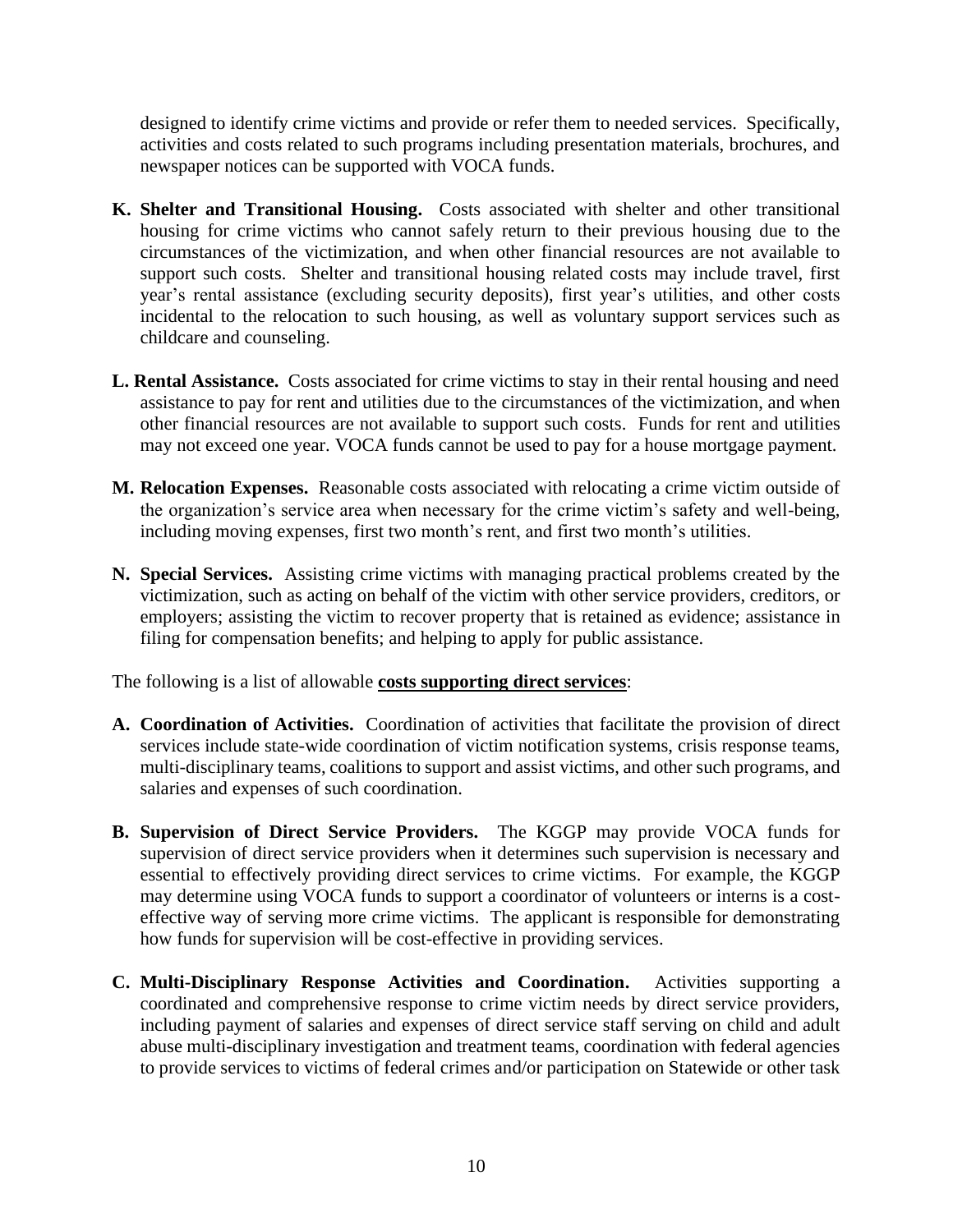forces, work groups, and committees to develop protocols, interagency, and other working agreements.

**D. Contracts for Professional Services.** It may be necessary for VOCA-funded organizations to use a portion of the VOCA funds to contract for specialized services not available within the organization. Examples of these services include assistance in filing restraining orders or establishing emergency custody/visitation rights (the provider must have a demonstrated history of legal advocacy on behalf of crime victims); psychological or psychiatric services; or sign and/or interpretation for the hearing impaired or for crime victims whose primary language is not English.

Applicants are prohibited from requesting a majority of VOCA funds for contracted services. The applicant must demonstrate any costs for contracted professional services are at a rate not exceeding a reasonable market rate. The KGGP will only approve very limited and necessary contractual budget items.

- **E. Automated Systems and Technology.** Automated systems and technology supporting delivery of direct services to victims, including personnel and hardware. It will be the responsibility of the applicant to clearly demonstrate in the application how such a project will enhance direct services; how the project or system will integrate with existing projects and systems; and how the costs of installation, training, ongoing operations, and any other related costs will be supported. Applicants should consult the U.S. Department of Justice [DOJ Grants](http://ojp.gov/financialguide/DOJ/index.htm)  [Financial Guide](http://ojp.gov/financialguide/DOJ/index.htm) effective edition when developing the proposed project.
- **F. Volunteer Trainings.** Activities in support of training volunteers on how to provide direct services when such services will be provided primarily by volunteers.
- **G. Restorative Justice.** Activities in support of opportunities for crime victims to meet with perpetrators, including tribal community-led meetings and peace-keeping activities.

The following is a list of allowable **subgrantee administrative costs**:

- **A. Personnel Costs.** Costs directly related to providing VOCA-allowable direct services and supporting activities, such as staff salaries and fringe benefits, including a pro-rated share of liability insurance; the cost of advertising to recruit VOCA-funded personnel; and the cost of training paid and volunteer staff.
- **B. Skills Training for Direct Service Providers.** Training exclusively for developing the skills of direct service providers, including paid staff and volunteers (both VOCA-funded and not), so they are better able to offer quality direct services, including but not limited to, manuals, books, videoconferencing, electronic training resources, and other materials and resources relating to such training. **However, VOCA funds cannot be used for management and administrative training for executive directors, board members, and other individuals who do not provide direct services. Additionally, VOCA funds cannot be used to provide training to professionals and other individuals outside of the applicant's organization.**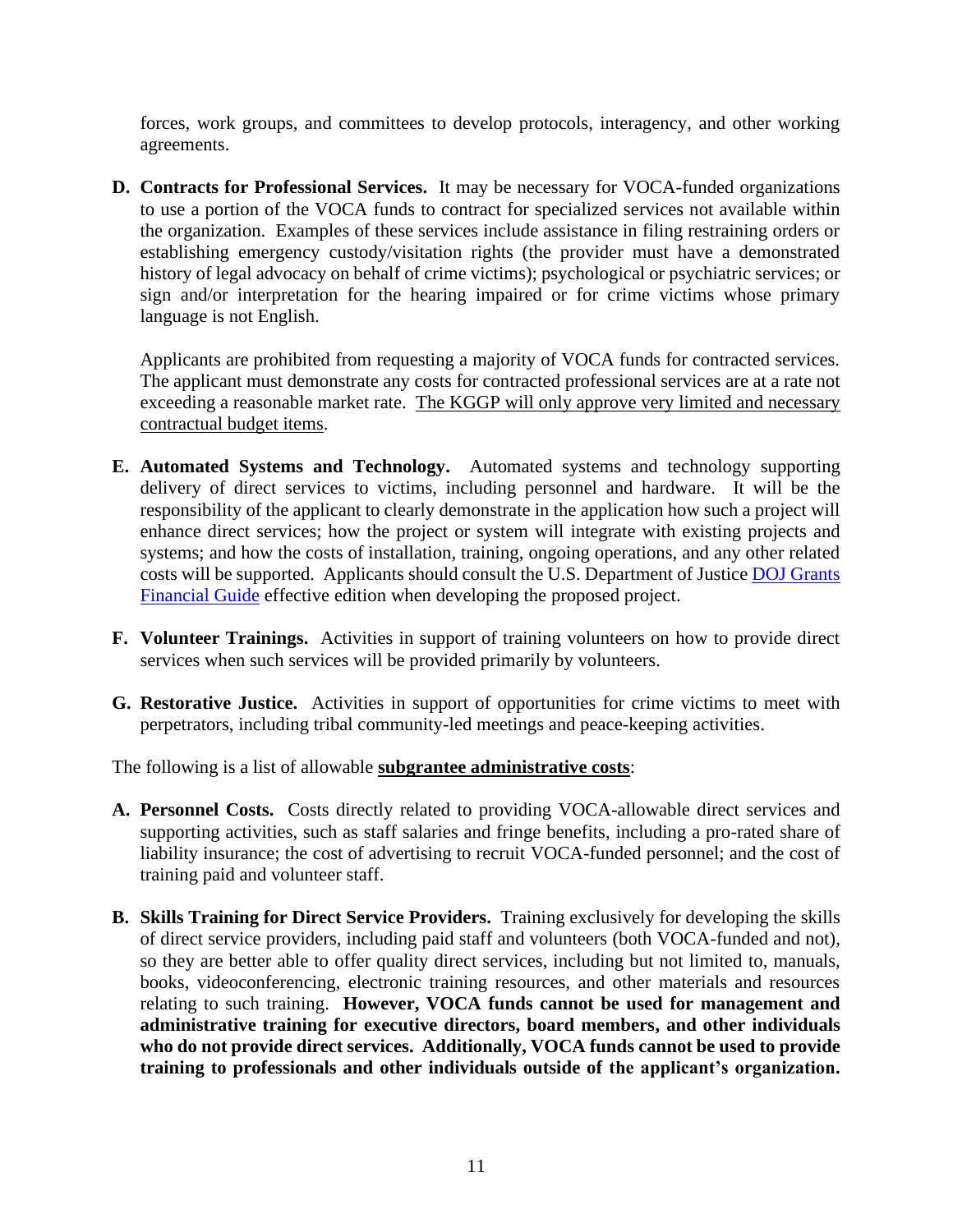#### **For example, a VOCA-funded Victim Advocate may not provide skills training for the local law enforcement or medical personnel.**

\*Training of direct services personnel is essential to providing a trauma-informed, victimcentered response to crime victims. VOCA-funded staff will be expected to pursue foundational training, advanced training, and continuing education. VOCA recipients will be required to ensure new staff members submit an application to the Kansas Academy for Victim [Assistance](https://www.surveymonkey.com/r/7YVNLXQ) (KAVA) and a minimum of one staff member attend the annual Crime Victims' Rights Conference. Applicants are also encouraged to research discipline-specific victim services training opportunities. To the extent reasonable, training costs may be included in the VOCA application.

- **C. Training Related Travel.** Training related costs such as travel (in-State, regional, and national), meals, and registration fees for paid direct service staff (both VOCA-funded or not). Reimbursement rates are subject to an agency's approved travel rate or the current federal per diem rate, whichever is lower. Reimbursement at a rate in excess of the current federal rate, per agency policy, grant funds administered by the KGGP shall not be used to make up the difference.
- **D. Organizational Expenses.** Organizational expenses that are necessary and essential to providing direct services and other allowable victim services, including, but not limited to, the prorated costs of rent; utilities, including electric, gas, and water services; local travel expenses for service providers; and required minor building adaptations necessary to meet the U.S. Department of Justice standards implementing the Americans with Disabilities Act and/or modifications that would improve the organization's ability to provide services to crime victims.
- **E. Operating Costs.** Operating costs include but are not limited to supplies; equipment use fees, when supported by usage logs; prorated costs of property insurance; printing, photocopying, and postage; brochures that describe available services; books and other victim-related materials; prorated costs for computer backup files/tapes and storage; security systems; design and maintenance of websites and social media; and essential communication services, such as web hosts and mobile device services.
- **F. VOCA Administrative Time.** Administrative time spent performing certain VOCA-required activities, including completing time and activity records; programmatic documentation, reports, and statistics; collecting and maintaining crime victims' records; conducting victim satisfaction surveys and needs assessments to improve victim services delivery in the grant project; and funding a prorated share of audit costs when the agency meets the Single Audit threshold.
- **G. Renting or Leasing Vehicles.** Rent or lease vehicles if it is demonstrated to the KGGP the expenditures are essential for delivering services to crime victims. The applicant must explain why it is requesting to rent or lease a vehicle, and how those options are more effective and reasonable than to reimburse staff for personal vehicle mileage. A cost-benefit comparison of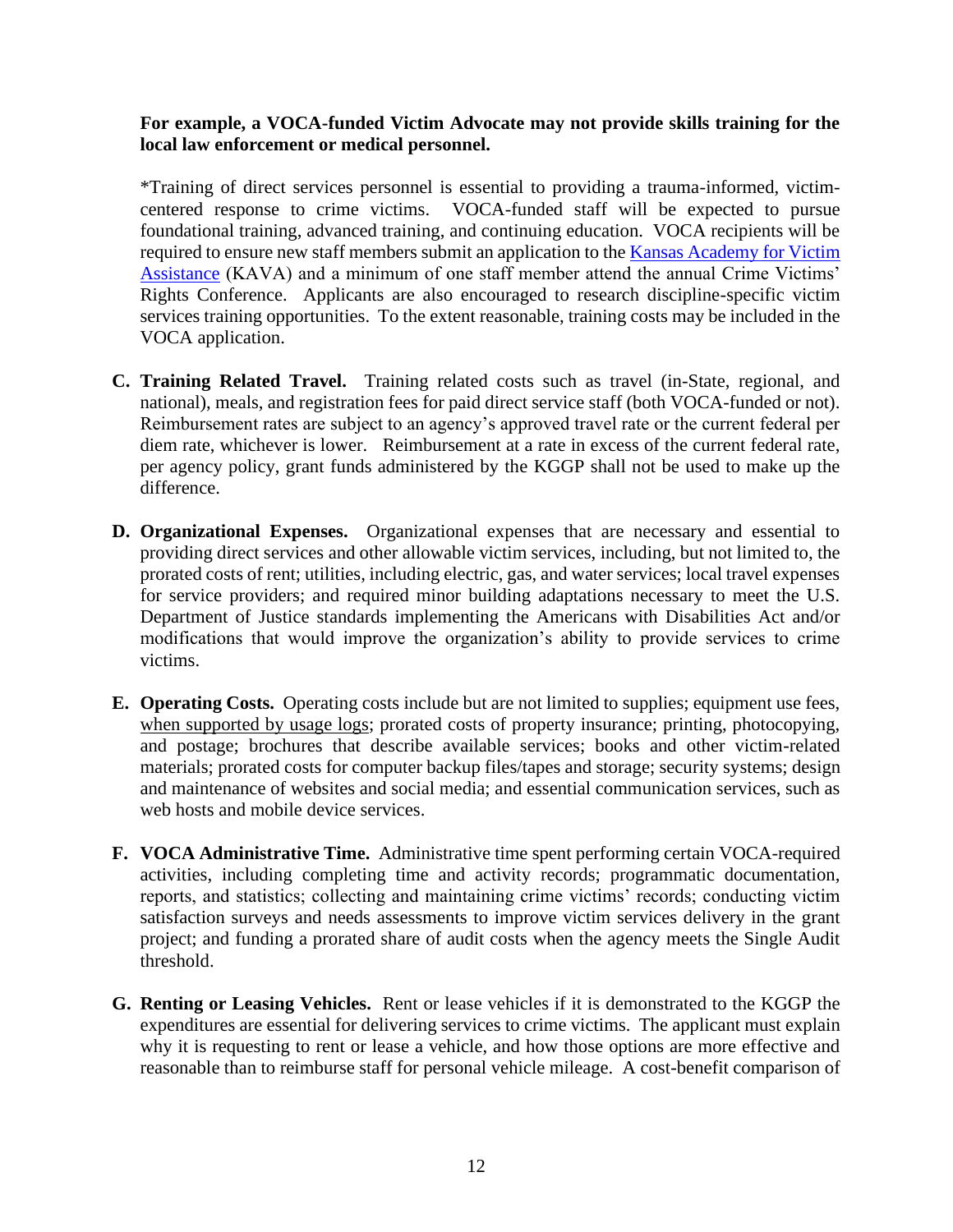all three options must be explored, and it must be shown how often vehicles will be used, cost, mileage, etc. VOCA funds may not be used to purchase vehicles.

- **H. Maintenance, Repair, or Replacement of Essential Items.** Items contributing to maintaining a healthy and/or safe environment for crime victims, such as a furnace in a shelter. The KGGP will scrutinize each request for expending VOCA funds for such purposes to ensure the following: (1) the building is owned by the applicant organization and not rented or leased, (2) all other sources of funding have been exhausted, (3) there is no available option for providing the service in another location, (4) the cost of the repair or replacement is reasonable considering the value of the building, and (5) the cost of the repair or replacement is prorated among all sources of income. Any maintenance, repair, and/or replacement of essential items must be in compliance with the National Historic Preservation Act.
- **I. Project Evaluation.** Costs of evaluations of specific projects in order to determine their effectiveness, within limits set by the KGGP.
- **J. Equipment and Furniture.** Expenses of procuring furniture and equipment that facilitate the delivery of direct services (e.g., mobile communication devices, telephones, braille and TTY/TDD equipment, computers and printers, beepers, video cameras and recorders for documenting and reviewing interviews with children, two-way mirrors, colposcopes, digital cameras, and equipment and furniture for shelters, work spaces, victim waiting rooms, and children's play areas), except that the VOCA grant may be charged only the prorated share of an item that is not used exclusively for victim-related activities. For purposes of this application and grant program, equipment is defined as assets with a useful life of one year or more and a **unit** cost of **\$5,000** or more. All costs need to be "necessary, reasonable, and allocable to the project.

# **Unallowable Services, Activities, and Costs**

The following services, activities, and costs cannot be supported with VOCA funds. This is not an exhaustive list.

- **A. Lobbying or Advocacy.** Lobbying or advocacy activities with respect to legislation or to administrative changes to regulations or administrative policy (18 U.S.C. 1913), whether conducted directly or indirectly.
- **B. Research and Studies.** Efforts conducted by individuals, organizations, task forces, or special commissions to study and/or research particular crime victim issues.
- **C. Active Investigation and Prosecution of Criminal Activities.** The active investigation and prosecution of criminal activity, except for the provision of victim assistance services (e.g., emotional support, advocacy, and legal services) to crime victims, under § 94.119, during such investigation and prosecution; Witness notification, management activities, expert testimony at a trial, and victim/witness protection costs and subsequent lodging and meal expenses.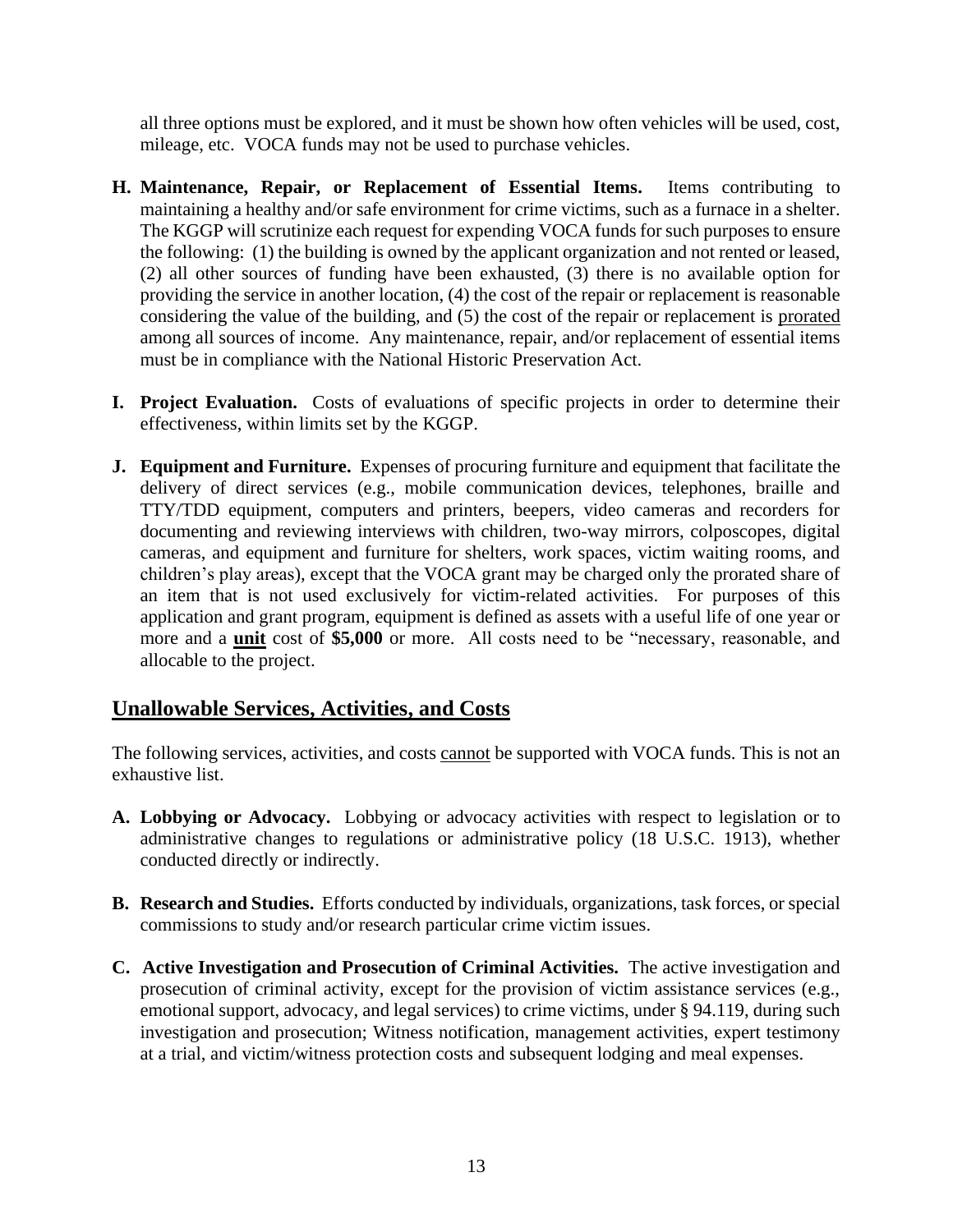- **D. Fundraising.** Any activities related to fundraising except for fee based program income authorized by the KGGP.
- **E. Capital Expenditures.** Capital improvements, property losses, real estate purchases, mortgage payments, and construction.
- **F. Compensation for Victims of Crime.** Expenses incurred as a result of a crime such as insurance deductibles, replacement of stolen property, funeral expenses, lost wages, and medical bills.
- **G. Most Medical Costs.** Nursing home care (except emergency short-term nursing home shelter as described under: Allowable Direct Services, Activities, and Costs), home health-care costs, in-patient treatment costs, hospital care, and other types of emergency and non-emergency medical and/or dental treatment.
- **H. Administrative Staff Expenses.** Salaries, benefits, fees, furniture, equipment, and other expenses of board members, executive directors, consultants, coordinators, and other administrators are unallowable unless specifically allowed elsewhere in these guidelines.
- **I. Costs of Sending individual crime victims to conferences.**
- **J. Fringe benefit expenses that exceed the proportion of personnel funded by VOCA.**

#### **Match Requirements**

The purpose of matching contributions is to increase the amount of resources available to the projects supported by grant funds. Non-federal matching contributions of 20 percent (cash or inkind) of the total cost of each VOCA grant project (VOCA funds plus match) are required for each VOCA-funded grant project and must be derived from non-federal sources except as provided in the U.S. Department of Justice [DOJ Grants Financial Guide](http://ojp.gov/financialguide/DOJ/index.htm) effective edition. **All funds designated as match are restricted to the same uses as the VOCA funds and must be expended within the grant project period.** The match must be provided on a project-by-project basis. Any deviation from this policy must be approved by the federal OVC and the KGGP.

| Example: | <b>Total Grant Project Cost</b> | $=$ \$50,000 |
|----------|---------------------------------|--------------|
|          | 80% Federal Share               | $=$ \$40,000 |
|          | 20% Non-Federal Match           | $= $10,000$  |

For purposes of this grant program, in-kind match may include donations of expendable equipment and office supplies, workspace, or the monetary value of time contributed by professionals and technical personnel and other skilled and unskilled labor, if the services they provide are an integral and necessary part of a funded grant project and if they would otherwise meet the criteria for federal funding approval under this program. The value placed on donated services must be consistent with the rate of compensation paid for similar work in the applicant's organization. If the required skills are not found in the applicant's organization, the rate of compensation must be consistent with the local labor market. In either case, fringe benefits may be included in the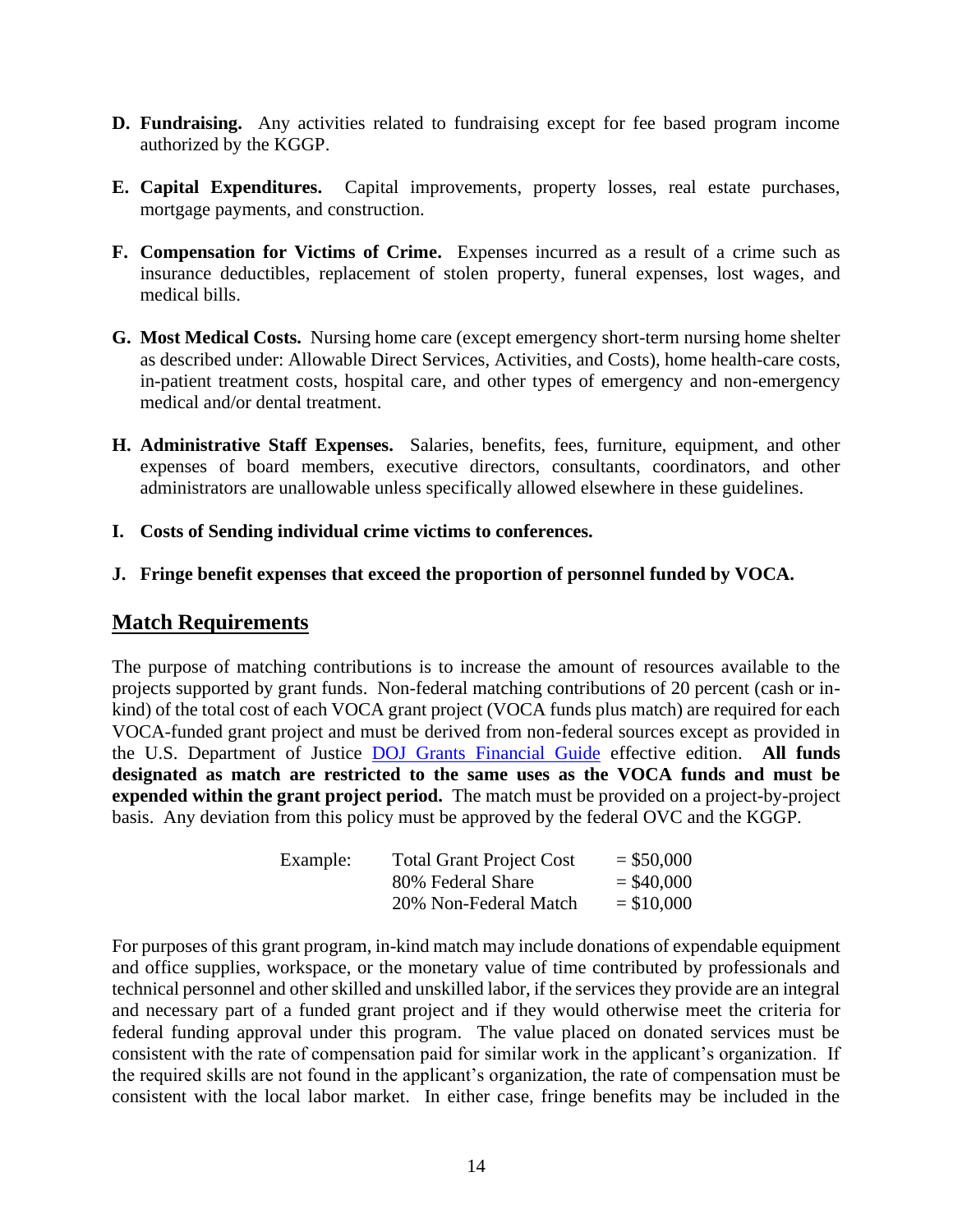valuation. Volunteer hours utilized as match must be hours spent providing eligible direct victim services or other activities specifically allowable under the VOCA grant program. In instances where a volunteer is considered to be on-call specifically for the purpose of ensuring 24-hour service coverage, those hours and associated values must be tracked and accounted for consistent with the procedures used by the applicant for paid staff. The value placed on loaned or donated equipment may not exceed its fair market value. The value of donated space may not exceed the fair rental value of comparable space as established by an independent appraisal of comparable space and facilities in privately-owned buildings in the same locality. The KGGP has the authority to require a subgrantee to provide a non-federal cash match instead of an in-kind match.

**1. Record Keeping for Match Requirements.** Records must be maintained that clearly show the source, the amount, and the period during which the match was allocated. The basis for determining the value of personal services, materials, equipment, and space must be documented. Volunteer services used as match must be documented, and to the extent feasible, supported by the same methods used by the organization for its own paid employees.

#### **2. Exceptions to the 20 Percent Match.**

- **a.** Federally-recognized American Indian tribes or projects located on tribal lands are exempt from any match requirement. For the purpose of this grant, an American Indian tribe/organization is defined as any tribe, band, nation, or other organized group or community, which is recognized as eligible for the special programs and services provided by the United States to American Indians because of their status as American Indians. A reservation is defined as a tract of land set aside for use of, and occupancy by, American Indians. All organizations applying for these grant funds must meet the other eligibility requirements for subgrantee organizations.
- **b.** The match requirement may be waived if extraordinary need is documented and a request is submitted to the KGGP by the applicant (see Match Waiver Request information on page 25).

# **Supplanting**

VOCA funds shall be used to supplement, **not** supplant, other federal, state, or local funds that would otherwise be available to assist victims of crime. The following guidelines should be used in determining the supplanting of funds. Although the examples provided below relate specifically to staffing scenarios, supplanting is not limited to personnel. Supplanting can occur in any budget line item if sufficient documentation cannot support that a VOCA grant award has not replaced funds otherwise available for the same program or purpose.

#### **Guidance Regarding Supplanting**

**Defined:** To reduce federal, state, or local funds for an activity specifically because VOCA funds are available (or expected to be available) to fund that same activity. VOCA funds must be used to **supplement** existing federal, state, or local funds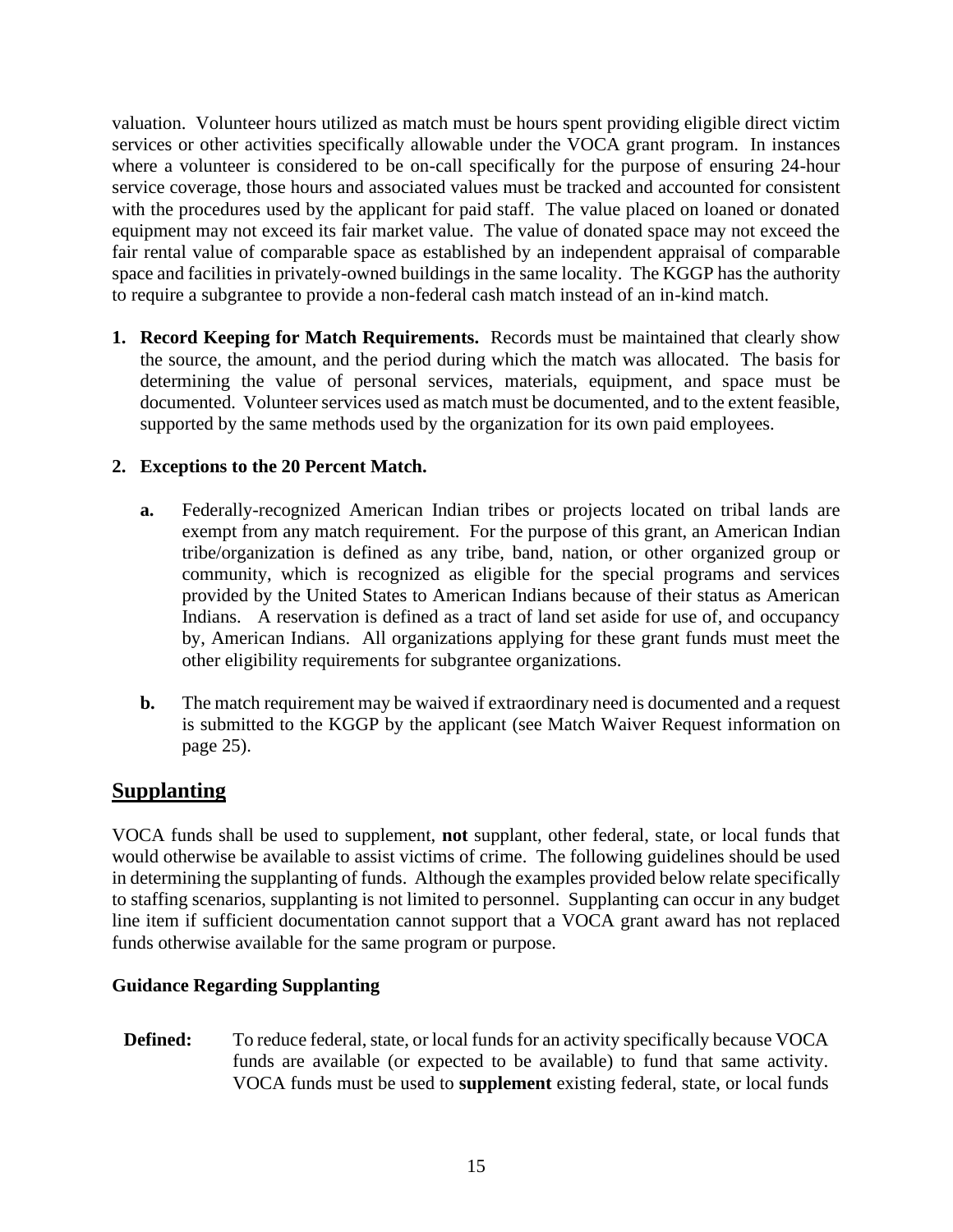for program activities and may **not replace** federal, state, or local funds that have been appropriated or allocated for the same purpose. Additionally, VOCA funding may not replace federal, state, or local funding that is required by law. In instances where a question of supplanting arises, the applicant or subgrantee may be required to substantiate that the reduction in non-VOCA resources occurred for reasons other than the receipt or expected receipt of VOCA funds.

Example 1 Organization A appropriated or otherwise secured funds in FY22 for salary and benefits for two victim advocates. In FY22, Organization A is awarded VOCA funds designated for the hiring of two additional victim advocates. Organization A expended the VOCA funds as intended, and now has four victim advocates.

> In this scenario, Organization A has used VOCA funds to supplement existing funds for program activities. Thus, supplanting has **not** occurred. If any of the victim advocates had left the organization during FY22 and Organization A did not follow established recruitment procedures to replace these advocates, or utilized VOCA funding for those positions for other purposes, supplanting **would** have occurred.

Example 2 Organization B appropriated or otherwise secured funds in FY21 for salary and benefits for two victim advocates. Due to budget projections for FY22, Organization B expects to lay off one victim advocate (facts that Organization B is able to substantiate). In FY22, Organization B is awarded VOCA funds designated for the hiring of one additional victim advocate. At the beginning of FY22, Organization B lays off one victim advocate and uses VOCA funds to continue the salary and benefits for the other victim advocate.

> In this scenario, Organization B will use VOCA funds to pay the salary and benefits for the one victim advocate who would have been laid off but for the availability of VOCA funds. Therefore, supplanting has **not** occurred.

Example 3 Organization C appropriates or otherwise secures funds in FY22 for salary and benefits for two victim advocates. Organization C plans to use VOCA funds to pay the salaries of two additional victim advocates. Subsequently, however, Organization C opts to use two current experienced employees for this effort and uses VOCA funds to pay their salaries and benefits. In doing so, Organization C determined that the remaining employees could handle the services and did not attempt to backfill the positions.

> In this scenario, by replacing existing funds with VOCA funds, supplanting **has** occurred. Although Organization C may use experienced staff to fill the new VOCA-funded victim advocate positions, use of the VOCA funds has not **supplemented** funds for program activities, but has **replaced** those funds through Organization C's decision not to hire replacements for staff designated for VOCA-funded activities.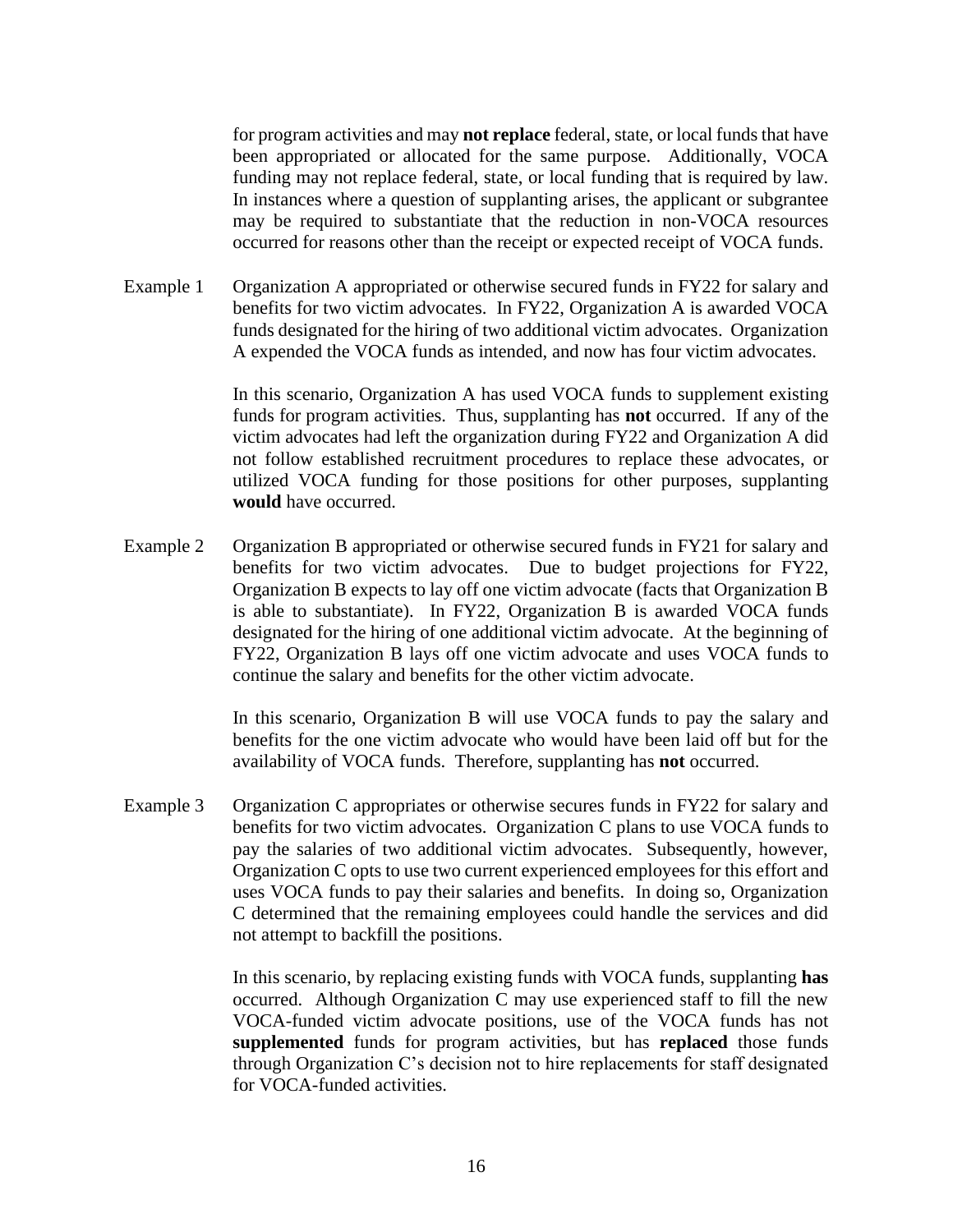# **Grant Recipient Compliance and Reporting Requirements**

Applicants awarded VOCA funds are expected to comply with the VOCA grant program requirements set out in the grant assurances, reporting requirements, and any requirements arising as a result of a compliance review. The KGGP will conduct a compliance review of each VOCA grant award. Failure to comply with these requirements may result in suspension or termination of grant funding.

In addition, applicants receiving funds must comply with the provisions of the Federal Office of Management and Budget (OMB) Uniform Guidance for Federal Awards, [2 C.F.R. Part 200](http://www.ecfr.gov/cgi-bin/text-idx?SID=2c6d1c9f8de1f9619110b4599d84a234&mc=true&node=pt2.1.200&rgn=div5#_top) and the U.S. Department of Justice [DOJ Grants Financial Guide](http://ojp.gov/financialguide/DOJ/index.htm) effective edition, which includes maintaining appropriate programmatic and financial records that fully disclose the amount and disposition of VOCA funds. This includes, but is not limited to:

- Financial documentation for disbursements;
- Daily time and activity records specifying time and type of service devoted to allowable VOCA activities;
- Grant project files;
- The portion of the grant project supplied by other sources of revenue;
- Job descriptions:
- Contracts for services:
- Statistical documentation: and
- Other records that facilitate an effective agency audit, state compliance review, and grant analysis for compliance with special conditions and compliance requirements.

Agencies receiving a VOCA grant are required to submit the following information and reports:

- A copy of the current **EEOP Certification** verifying such has been submitted to the U.S. Department of Justice, Office of Justice Programs, Office for Civil Rights.
- **Five Most Highly Compensated Officers** Certification must be submitted to open the award.
- A **Subgrant Award Report** due on or near October 1.
- Monthly **Financial Status Report** provides fiscal information on expenditures made during the month. Monthly reimbursements are made based on these expenditure reports. These reports are due 10 calendar days after the end of each month.
- Quarterly **Performance Measurement Tool (PMT) Report** provides grant project statistical data and accountability metrics. PMT Reports must be submitted via the federal OVC PMT website within 10 calendar days after the end of each quarter. Completion of this PMT Report requires all agencies utilizing a survey to collect outcome data from crime victims served with these VOCA funds.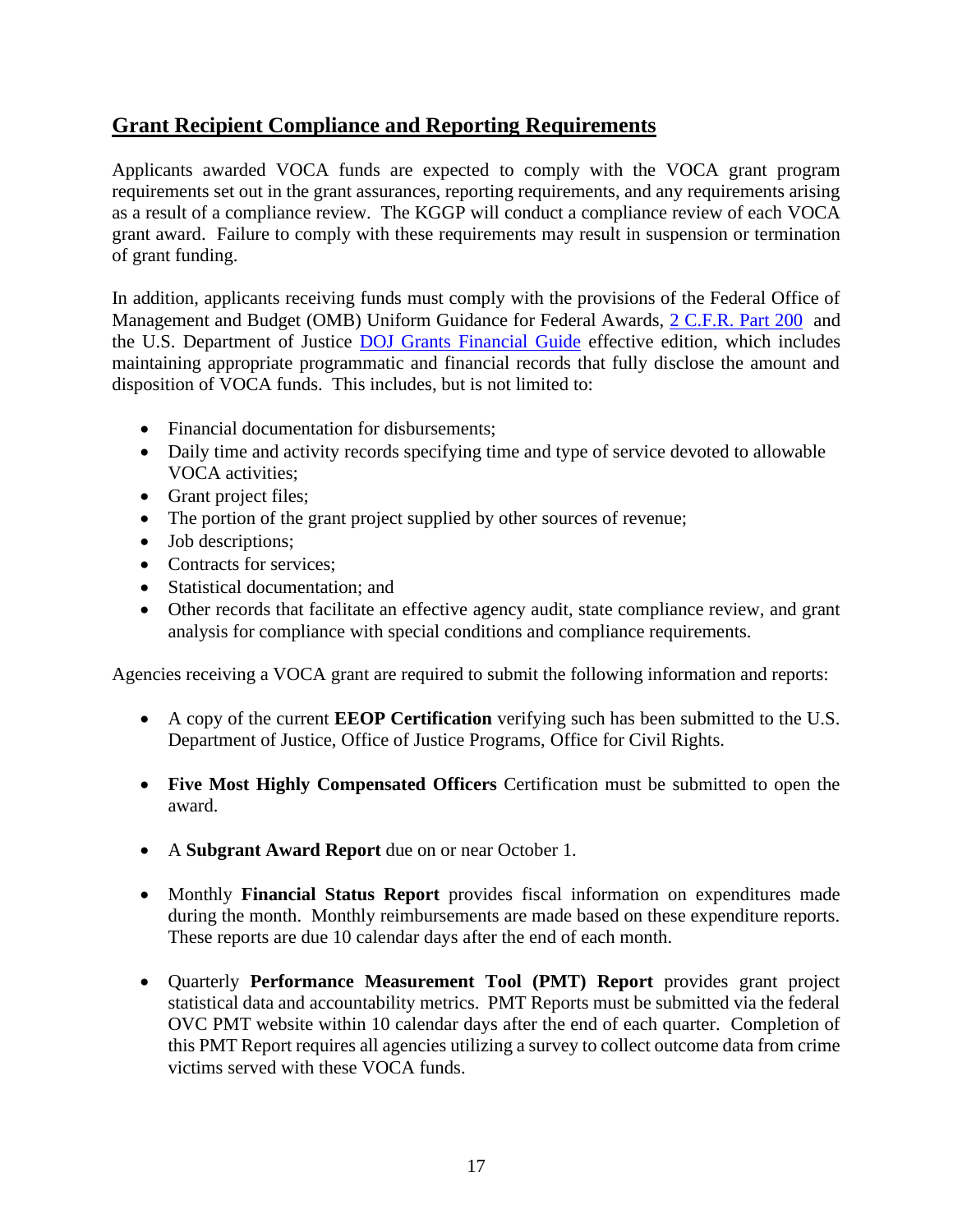- The **Grant Project Narrative Report** provides a narrative description of the activities and services provided with the grant project funds. The report is due October 10.
- The **Projection of Final Expenditures Report** is due July 10.
- Any other reporting procedures that may be required by the federal OVC or the KGGP.

Subgrantees submitting late, incorrect, or incomplete reports will not receive payment until the next scheduled payments for grant programs. Repeatedly late reports, failure to submit reports or supporting documentation required by the grant assurances, or failure to respond to compliance review findings in the timeframe provided will result in the suspension of grant funds. The subgrantee must be in compliance with grant requirements before grant funds will be paid.

Copies of all financial and statistical supporting documentation must be maintained by the agency for a period of five years following the closeout of the grant award.

# **Review of Applications**

A grant review committee may assist the KGGP in determining VOCA grant awards. Applicants will be notified via the Grant Portal of the grant award decision. Please do not contact the KGGP regarding the status of an application.

Each grant application will be evaluated using the following criteria:

- Record of successful implementation of services in the victim services field;
- Quality of any needs assessment in terms of proposed services;
- Demonstration of clear, measurable, and appropriate grant project objectives and activities consistent with the purpose areas outlined in the grant application instructions;
- The efficacy of evaluative components, both programmatic and fiscal;
- Relevant budget information;
- Submission of all required documents and a complete application; and
- Applicant agency's ability to fulfill all of the requirements of the VOCA program.

#### **Grant Portal Instructions**

Review the information for submitting an application via the [Grant Portal instructions.](http://grants.ks.gov/docs/default-source/how-to-guides/application-portal-instructions.pdf?sfvrsn=4) For technical assistance regarding the VOCA grant program guidelines or application submission, contact the Kansas Governor's Grants Program at 785-291-3205 or by email at [kggp@ks.gov.](mailto:kggp@ks.gov)

# **Application Requirements**

Please read all grant requirements and instructions before completing the grant application. Submit application documents in 12 pt. Times New Roman, number the pages of the Project Narrative, and title each document filename as indicated below. Do not submit any section of the application in landscape format. Do not submit any items not specified in the instructions.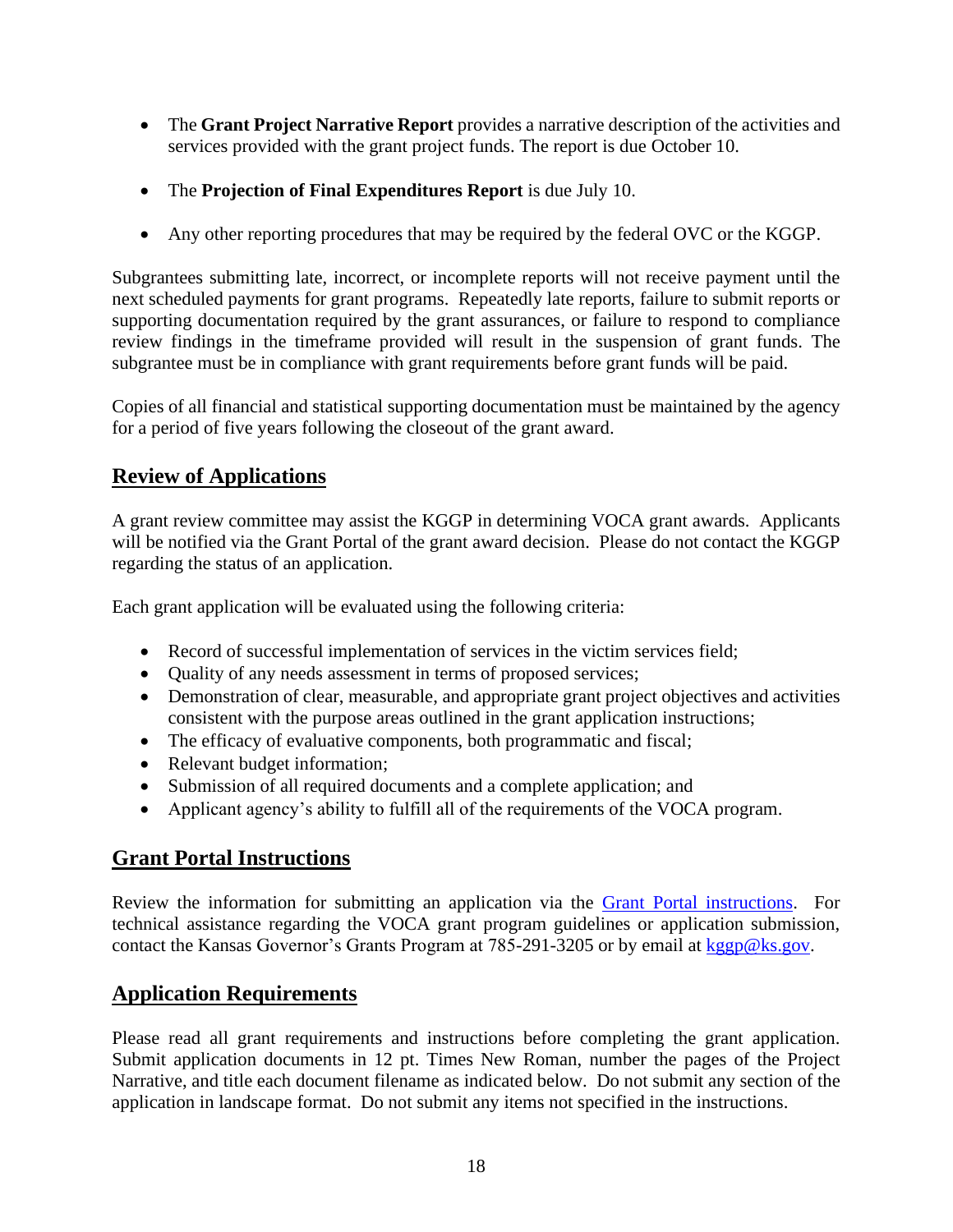The application must include the following items:

- General Information (completed in Grant Portal)
- Project Narrative (separate document to upload; not to exceed 10 pages)
- Grant Project Budget (completed in Grant Portal)
- Agency Budgets (separate document to upload)
- Grant Management Capacity (separate document to upload)
- Match Waiver Request, if applicable (separate document to upload)
- Proof of  $501(c)(3)$  status, if applicable (separate document to upload)
- Certificate of Good Standing, if applicable (separate document to upload)

# **General Information (completed in Grant Portal)**

Applicants must complete the General Information page online. Please note the language provided in the "Brief Description of Proposed Grant Project" field may be utilized on public websites and documents to describe the purpose of the project and accomplishments of the grant program.

# **Project Narrative (separate document to upload - not to exceed 10 pages)**

The following items must be included in the Project Narrative. Include each item in the order listed below and clearly label each section. The Project Narrative shall not exceed 10 pages.

#### **Problem Statement and Needs Assessment**

The submission of an application presumes there is a definable problem that will be addressed by the requested grant funds. Provide a detailed explanation of the problem that will be addressed, either in whole or in part, with the requested grant funds. Provide data supporting the problem to be addressed in the grant application and site the source of the data provided. Describe how the grant funds will address the problem. Describe any needs assessment that was used to develop the problem statement, such as an evaluation of agency service activity or other assessment. If the applicant is comparing local data to state or national data, include information establishing the need locally or describing why the local community is limited in resources to address the problem.

#### **Justification of Need for Grant Funds**

Applicants must provide a justification of need for the grant funds requested. This justification must tie the financial need to the described problem statement and needs assessment. In instances where the requested grant project expenses are existing agency costs or activities, a nonsupplanting explanation must be provided (per the definition in Supplanting section in this solicitation) to include a description of how the expenses were previously supported and why that support cannot continue to be utilized. The applicant should state whether other funds have been sought to support the program and describe the outcome of those efforts.

#### **Grant Project Goal(s) and Objectives**

State the goal(s) of the proposed grant project. This should not be the goals of the agency but should be specific to the proposed VOCA-supported grant project.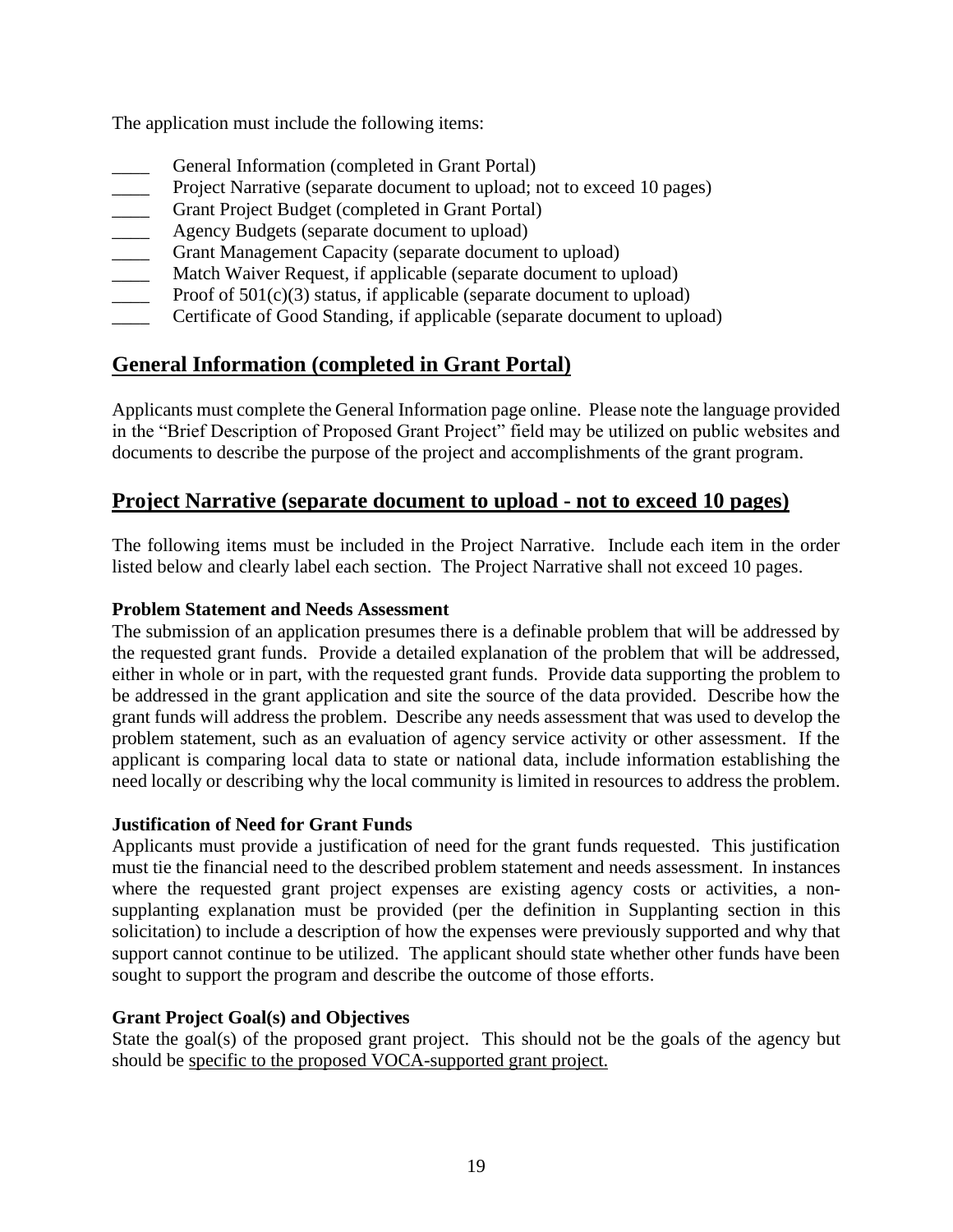List the objectives to be accomplished to achieve each goal listed. Objectives should be specific, measurable, realistic, and consistent with the goals of the grant project and cover a single event or outcome. Include the activities for each objective and explain how each objective will be measured. Specifically identify any evidence-based programs and/or practices being incorporated into the proposed objectives and activities.

#### **Example (follow the format below):**

**Goal I:** Increase services to crime victims in Yuma County.

| <b>Objective</b>                                                                                                             | <b>Activities / Time Frame</b>                                                                            | <b>Person Responsible</b>                       |
|------------------------------------------------------------------------------------------------------------------------------|-----------------------------------------------------------------------------------------------------------|-------------------------------------------------|
| At the completion of<br>1.<br>advocacy and support services,<br>75% of crime victims will have<br>a safety plan in place and | 1a. Case manager will meet regularly with<br>crime victims who seek services.<br>$October - September$    | 1. Case Manager                                 |
| knowledge of available<br>resources.                                                                                         | 1b. Crime victims will complete an exit<br>survey at the completion of services.<br>$October - September$ |                                                 |
| 2. A support group for crime<br>victims and their<br>family<br>members will be implemented.                                  | 2a. A support group facilitator will be hired<br>by November 1.                                           | 2a. Executive Director                          |
|                                                                                                                              | 2b. Support group format and curriculum<br>will be selected by November 1.                                | 2b. Group Facilitator<br>and Executive Director |
|                                                                                                                              | 2c. Groups will meet twice a week.<br>December – September                                                | 2c. Group Facilitator                           |

#### **Grant Project Performance Measures and Results**

Applicants receiving VOCA funds will be required to demonstrate how the grant project was implemented and if the project achieved the results expected based on the data collected and evaluated. Please describe the following information:

- Process used for monitoring the implementation, progress, and outcomes of the grant project;
- What data will be collected;
- How the data collected will be used to ensure the success of the grant project;
- Criteria used to evaluate the activities and/or services provided through the proposed grant project;
- How the proposed objectives are measured and how it will determine whether the proposed grant project is effectively and efficiently reaching the proposed goals and objectives; and
- What the grant project will achieve.

#### **Grant Project Staff**

Provide a list of each staff member to be funded with the grant, include staff who will be responsible for monitoring and evaluating the grant project. Include the name, title, and a brief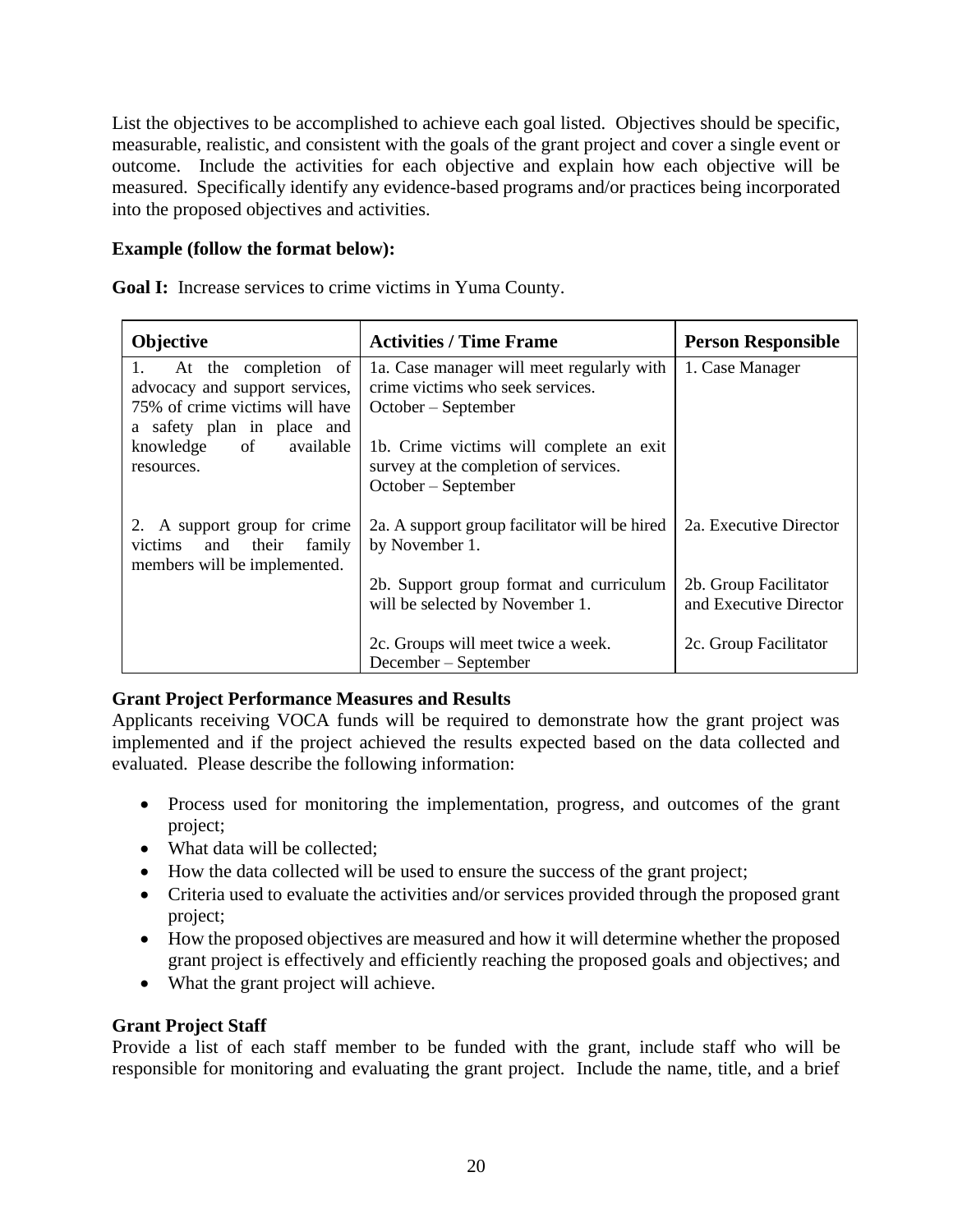job description for each staff listed. In addition, describe how this staffing pattern will help meet the goals of the grant project.

#### **Underserved Populations**

Define the underserved population identified in the agency's service area, including those underserved because of ethnic, racial or cultural background, language diversity, persons with disabilities, or geographic isolation. Use local data to support the populations identified as underserved. Provide the applicant's plan, including a description of the specific steps taken by the applicant, to provide outreach and services to the underserved populations.

#### **Sustainability**

Provide a detailed description that explains what efforts are being made, or will be made, to ensure the long-term fiscal and programmatic sustainability of the project and program. The applicant must detail how the project will be funded in future years if VOCA funding declines or is not available.

#### **Dissemination of Crime Victims' Rights Information**

Describe the applicant's written procedures for assisting victims of crime in seeking available crime victims' compensation benefits and informing crime victims of their rights as provided by law. The procedures must detail how victims will be informed of their statutory rights as provided in K.S.A. 74-7333 and amendments thereto.

#### **Civil Rights Contact Information**

Applicants must include the name, address, and telephone number of the person who is responsible for ensuring all applicable civil rights requirements are met and who will act as liaison in civil rights matters.

#### **Current Board President Contact Information**

If the applicant is a nonprofit agency, it must include the name, profession, address, phone number, email address, and the term of service for the current Board President.

#### **System for Award Management (SAM) Registration and Unique Entity Identifier**

Applicants must establish and maintain an active registration status in the [SAM.](https://www.sam.gov/) The applicant must provide 1) the agency's unique entity identifier as required for SAM registration, and 2) the current SAM expiration date.

#### **Current Audit Report**

All applicants **must** provide information in this section of the Project Narrative on when the organization's most recent financial audit was completed, who performed the audit, what period it covered, whether the applicant met the threshold for a Single Audit, and where the audit is filed.

If the KGGP has **not** received a copy of the organization's most recent audit report, including the Single Audit if applicable, and the Internal Revenue Service (IRS) Form 990, those items must be forwarded by U.S. Mail to: Kansas Governor's Grants Program, Landon State Office Building, 900 SW Jackson, Room 304 North, Topeka, KS 66612-1220. Include with the audit the Auditor's Letter to Management if applicable. If there are any findings and/or recommendations in the audit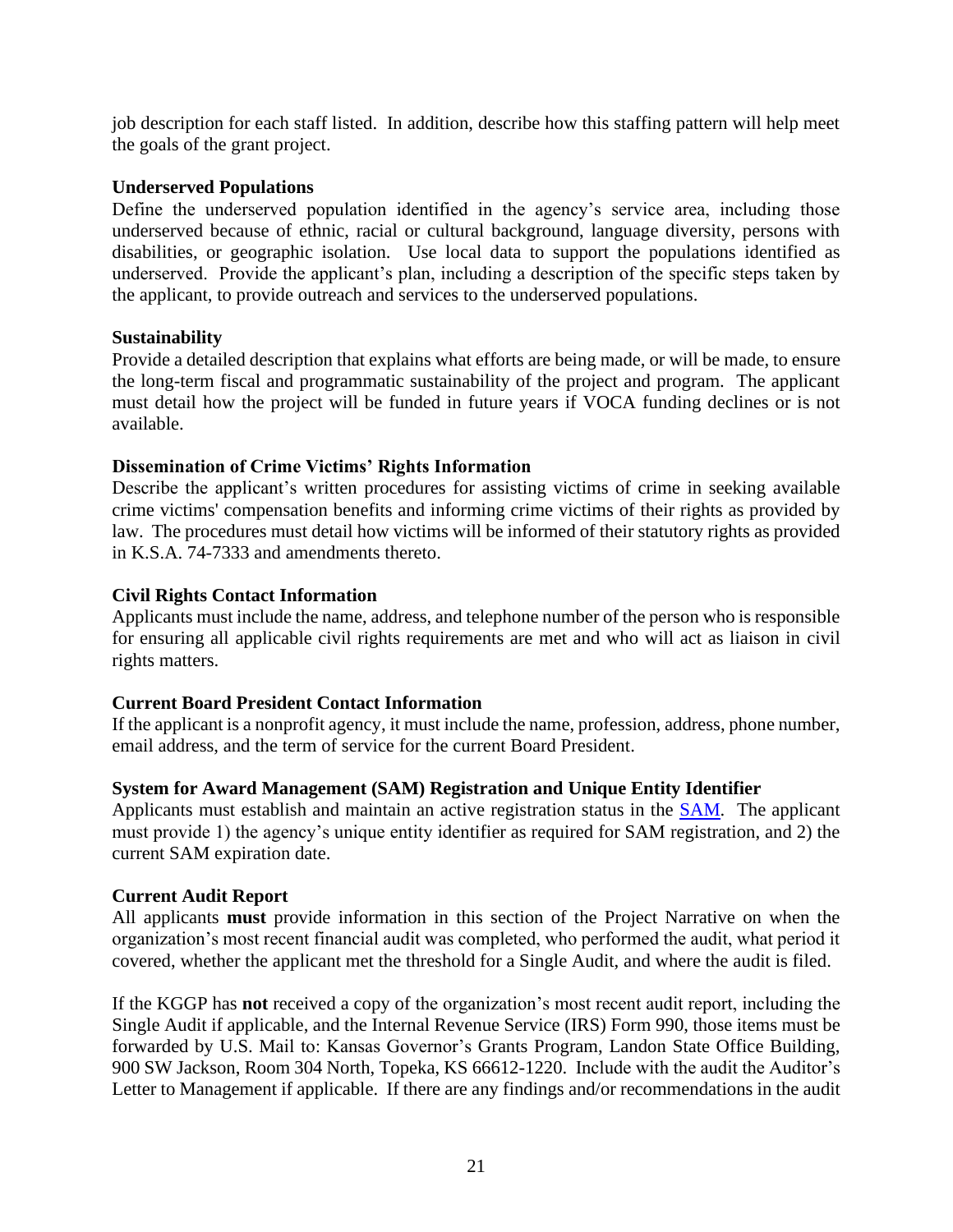report or in the Letter to Management, explain how the findings and/or recommendations were, or will be, addressed by the applicant agency.

If the applicant is a city or county government, a current audit does not need to be submitted. However, governmental agencies **must** provide information on when the most recent audit was completed, who performed the audit, what period it covered, whether the applicant met the threshold for a Single Audit, and where the audit is filed.

#### **Grant Project Budget (completed in Grant Portal)**

The applicant must submit a reasonable and cost-effective grant project budget. All grant projectspecific budget information is completed online within the provided data fields of the Grant Portal. No *grant project* budgetary documents are uploaded as part of the application.

Requested line items must be clearly linked to the proposed activities to be conducted in achieving the goals and objectives of the project. The budget must adhere to allowable costs and activities as outlined in this VOCA solicitation; OMB Uniform Guidance for Federal Awards, [2 C.F.R. Part](http://www.ecfr.gov/cgi-bin/text-idx?SID=2c6d1c9f8de1f9619110b4599d84a234&mc=true&node=pt2.1.200&rgn=div5#_top)  [200;](http://www.ecfr.gov/cgi-bin/text-idx?SID=2c6d1c9f8de1f9619110b4599d84a234&mc=true&node=pt2.1.200&rgn=div5#_top) and the U.S. Department of Justice [DOJ Grants Financial Guide](http://ojp.gov/financialguide/DOJ/index.htm) effective edition.

As stated on page three of this solicitation, the KGGP must give priority for victims of adult sexual assault, domestic violence, child physical and sexual abuse, and other violent underserved crimes by ensuring a minimum of 10 percent of VOCA funds are for services in each of these areas (40 percent total). To assist the KGGP in documenting these allocations, applicants must indicate in the grant project budget the purpose for each line item by utilizing the appropriate field or fields: Child Abuse, Domestic Violence, Sexual Assault (adult), Underserved Crimes, and/or Match. The allocation of requested grant project funds must correlate with the applicant's goals and objectives.

A brief narrative explanation with a detailed calculation must be provided in the Description field of each line item. Calculations shall clearly demonstrate how the requested amounts were derived and must account for both the federal funds requested and the non-federal match provided, including the match source(s). Personnel must be listed by the agency-assigned title for the position. Positions shall be classified as "New" *only if* the requested position would be a new position for the agency. Personnel and associated fringe benefit costs must be demonstrated in terms of full compensation and the percentage of time to be devoted to the VOCA grant project for each position requested. Fringe benefit costs shall not be allocated to a position at a rate exceeding the portion of personnel costs requested in the VOCA Personnel category. Training events and other travel costs must be specifically identified to the extent possible. Following are examples of descriptions that might be used for line item requests. Visit [Writing a Grant Project](https://grants.ks.gov/docs/default-source/how-to-guides/writing-a-grant-project-budget-guide.pdf?sfvrsn=2d1f541a_4)  [Budget](https://grants.ks.gov/docs/default-source/how-to-guides/writing-a-grant-project-budget-guide.pdf?sfvrsn=2d1f541a_4) for more guidance.

| Line Item                | Federal<br>Dom Viol | Federal Adult<br>Sxl Asslt | Match   | Description                                                                                                                                     |
|--------------------------|---------------------|----------------------------|---------|-------------------------------------------------------------------------------------------------------------------------------------------------|
| Volunteer<br>Coordinator | \$16,808            | \$1,868                    | \$4,669 | Full-time, salaried, 50% of time on<br>project, approved for 2% raise on Jan 1:<br>$(\$46,000 \times .25 \text{ year}) + (\$46,920 \times .75)$ |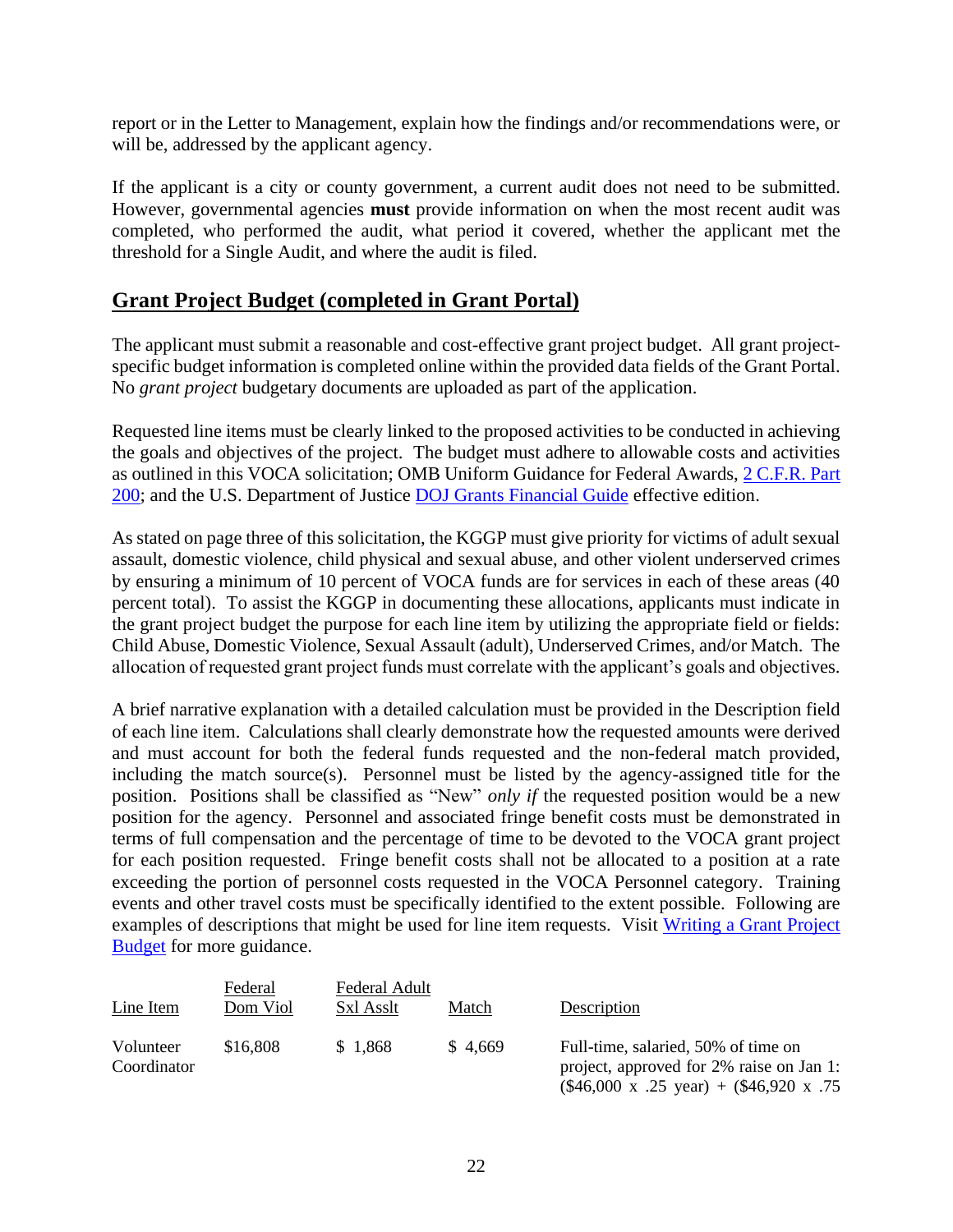|                                        |                        |                        |                      | $\text{year} = 140,090 \times 10\% = 123,343; 40\%$<br>federal/10% match is SGF grant                                                                                                                                                                                                                                                                                                                                                            |
|----------------------------------------|------------------------|------------------------|----------------------|--------------------------------------------------------------------------------------------------------------------------------------------------------------------------------------------------------------------------------------------------------------------------------------------------------------------------------------------------------------------------------------------------------------------------------------------------|
| <b>SA Support</b><br>Group Facilitator | \$<br>$\boldsymbol{0}$ | \$7,917                | \$<br>$\overline{0}$ | Full-time, hourly, 40 hrs/wk, 25% of<br>time on project; approved for 2% raise on<br>Jan 1: $(\$15.00/hr \times 520 hrs) + (\$15.30/hr$<br>$x 1,560$ hrs) = \$31,668 x 25%                                                                                                                                                                                                                                                                       |
| Volunteers<br>$(In-Kind)$              | \$<br>$\boldsymbol{0}$ | \$<br>$\boldsymbol{0}$ | \$2,130              | Volunteers for evening and weekend<br>hotline coverage: \$10/hr based on<br>comparable compensation x 213 hours                                                                                                                                                                                                                                                                                                                                  |
| <b>FICA</b>                            | \$1,286                | \$<br>748              | \$<br>357            | 7.65% x $$31,262$ requested salaries =<br>\$2,391; match is SGF grant                                                                                                                                                                                                                                                                                                                                                                            |
| Conferences/<br>Workshops              | \$<br>697              | \$<br>851              | \$<br>387            | Crime Victims' Rights Conference,<br>April '22, Wichita: (\$135 registr. x 2)<br>staff) + $(200 \text{ mi. x }$ \$.50/mi. x 1 vehicle)<br>$+$ (\$90/nt. x 2 nights x 2 staff) + (\$30/day<br>meals x 3 days x 2 staff) = $$910;$<br>·KAVA, summer 2022, Wichita: \$225<br>registration + $(270 \text{ mi. x } $.50/\text{mi})$ +<br>$($100/nt. x 5 nights) + ($30/day meals x)$<br>5.5 days) = $$1,025$ ; 80% federal/20%<br>match is city funds |
| Supplies-<br><b>Laptop Computers</b>   | \$<br>306              | \$<br>204              | \$<br>128            | Two laptop computers at \$850 each:<br>$(\$850 \times 50\%$ Volunteer Coordinator) +<br>$(\$850 \times 25\%$ Support Grp Facilitator) =<br>\$638; 80% federal/20% match is SGF<br>grant                                                                                                                                                                                                                                                          |

 $\phi$ 46,690 = 500  $\phi$ 92,245; 400

\*This example assumes the applicant is a victim services crisis center providing VOCA-funded services to domestic violence and sexual assault (adult) crime victims.

#### **Current and Next Fiscal Year Agency Budgets (separate document to upload)**

Upload the applicant's current and next fiscal year budgets, including balanced **income and expenses**. Include the fiscal period utilized by the agency. List all staff positions separately with their respective salaries/wages. If the applicant is under the umbrella of a larger entity, submit the budget developed for the applying program. Agency income must list **all** sources of financial support (i.e. foundations, government agencies, fund-raising events, individual contributions). For each income source, state the amount and its status (received, requested, committed, or projected). If the income is requested or projected, state the date the program expects to be notified of the funding decision or the date the program anticipates collecting the income. Include the appropriate pro-rated portion of this grant application request as budgeted income with a "requested" status. Also, be sure all line items requested in this application can be found in the organization's budget for expenses.

Example of budget income only:

| Agency's Current Fiscal Year January 1-December 31, 2021 |          |           |       |  |  |  |
|----------------------------------------------------------|----------|-----------|-------|--|--|--|
| SOURCE:                                                  | AMOUNT:  | STATUS:   | DATE: |  |  |  |
| City of $'xx'$                                           | \$50,000 | Projected | 10/21 |  |  |  |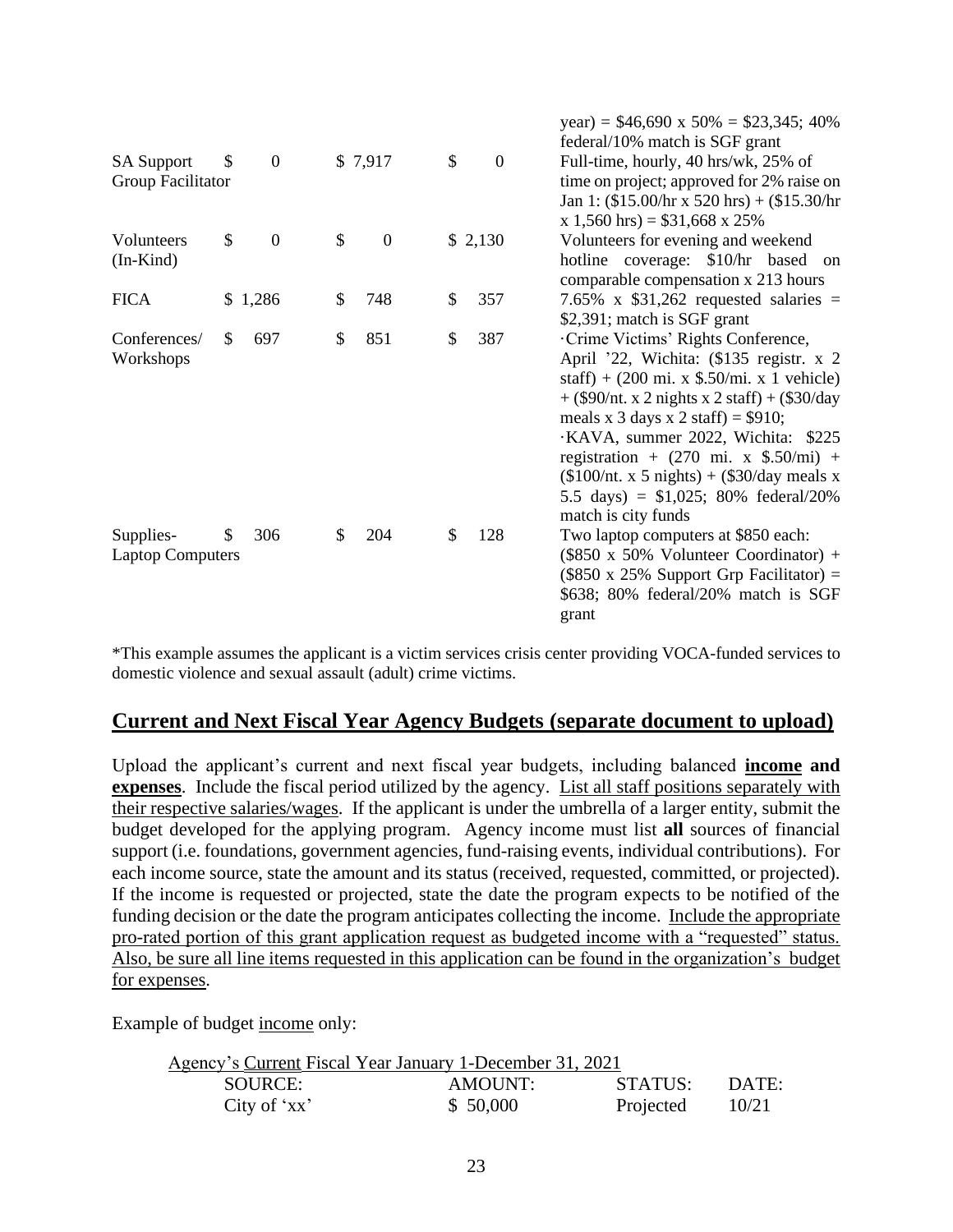| United Way                       | 5,000     | Received  | 1/21  |
|----------------------------------|-----------|-----------|-------|
| Walk-A-Thon                      | 500       | Collected | 4/21  |
| VOCA '21-GOV                     | 22,645    | Received  | 10/20 |
| VOCA '22-GOV                     | 7,561     | Requested | 8/21  |
| $SGF '21-GOV$                    | 24,000    | Received  | 7/20  |
| <b>SGF '22-GOV</b>               | 25,000    | Received  | 7/21  |
| <b>Total Organization Income</b> | \$134,706 |           |       |

**\*Note:** -Budget expenses are also required. -Repeat for Next Fiscal Year.

#### **Grant Management Capacity (separate document to upload)**

In accordance with requirements described in the OMB Uniform Guidance for Federal Awards, 2 C.F.R. Part 200, the KGGP must assess the applicant's ability and capacity to implement the proposed VOCA project in full compliance with Federal statutes, regulations, and terms and conditions of a subgrant award. Applicants must upload as an attachment a document describing the following information:

- Written accounting policies and procedures and how often they are updated;
- Procedures for ensuring each grant award and associated match is accounted for separately and distinctly from other sources of revenue;
- Accounting system, when the current system was implemented, its level of automation, and type(s) of technology utilized, and any manual accounting processes used to complement the system;
- Procedures for monitoring the approved grant project budget and tracking expenditures at a line item level;
- Internal controls for ensuring grant project expenditures are solely for allowable and approved purposes;
- Reserve funds and/or capacity to manage a VOCA subgrant award on a reimbursement basis;
- Knowledge, qualifications, experience, and training of programmatic and fiscal staff responsible for assuring grant compliance; and
- Experience managing other grant funds awarded to the applicant agency, including the name of the grant program, the purpose of the program, the year(s) awarded, whether any monitoring was conducted by the funder(s), and what findings were cited by the funder(s).

#### **Match Waiver Request (separate document to upload)**

If a subgrantee is unable to meet the match requirement a match waiver request, either full and partial, must be uploaded as an Attachment as part of the VOCA grant application. The VOCA applicant must provide written responses to the following questions before a match waiver request will be considered: